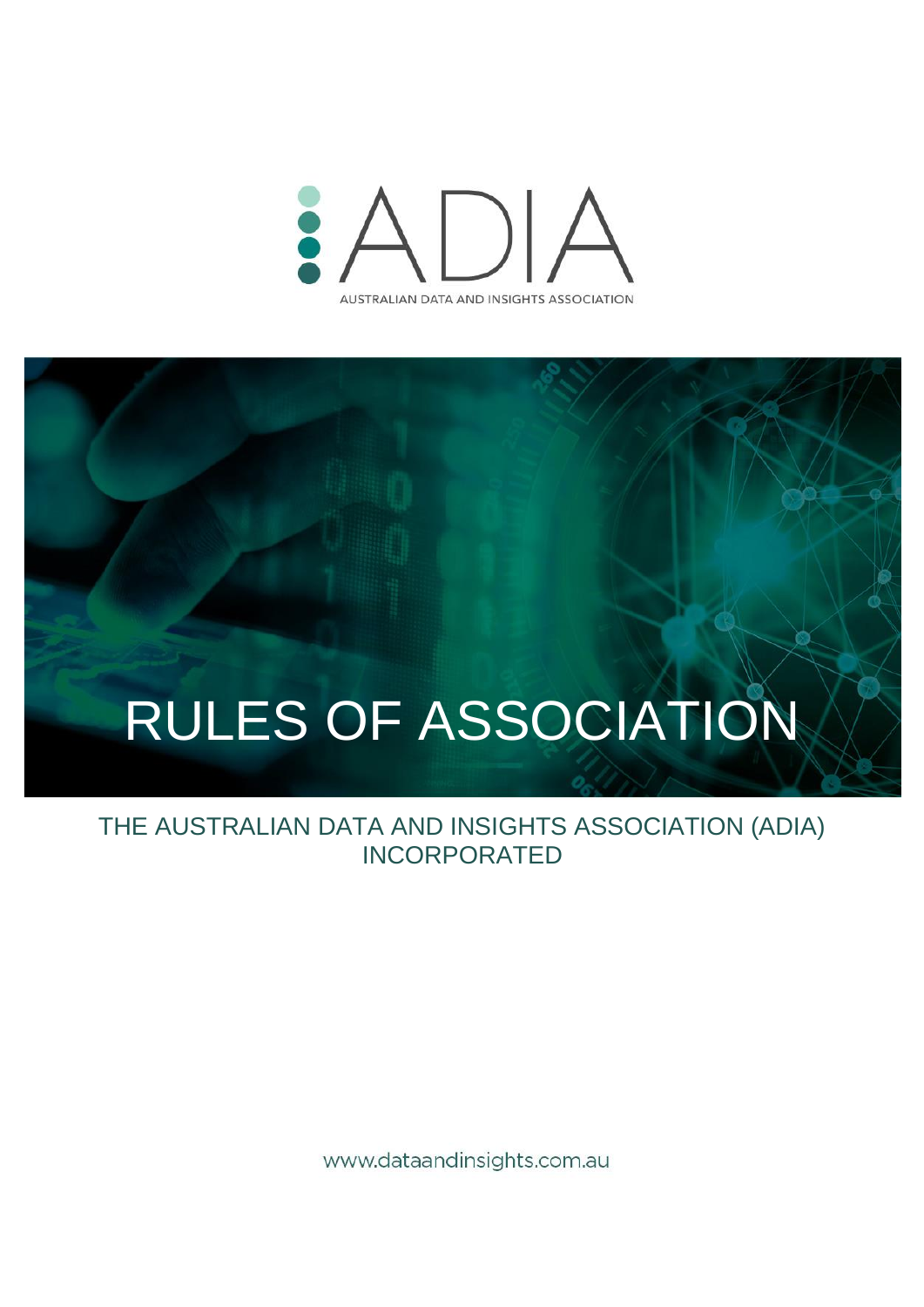

es.

# RULES OF ASSOCIATION

# **THE AUSTRALIAN DATA AND INSIGHTS ASSOCIATION (ADIA) INCORPORATED**

Table of Provisions

| <b>PART 1-PRELIMINARY</b>                               |                                                        |                     |  |
|---------------------------------------------------------|--------------------------------------------------------|---------------------|--|
| 1                                                       | Name                                                   | 4                   |  |
| $2^{\circ}$                                             | Purposes                                               | $\overline{4}$      |  |
| 3                                                       | Financial year                                         | $\overline{4}$      |  |
| 4                                                       | Definitions                                            | $\overline{4}$<br>5 |  |
| <b>PART 2-POWERS OF ASSOCIATION</b>                     |                                                        |                     |  |
| 5                                                       | <b>Powers of Association</b>                           | 5                   |  |
| 6                                                       | Not-for-profit organisation                            | 5                   |  |
|                                                         | PART 3-MEMBERS, DISCIPLINARY PROCEDURES AND GRIEVANCES | 6                   |  |
| Division 1-Membership                                   |                                                        |                     |  |
| 7                                                       | Who is eligible to be a member?                        | 6                   |  |
| 8                                                       | Application for membership                             | 6                   |  |
| 9                                                       | Entrance fee and annual subscription                   | 7                   |  |
| 10                                                      | General rights of members                              | 7                   |  |
| 11                                                      | Associate members                                      | 8                   |  |
| 12                                                      | Rights not transferable                                | 8                   |  |
| 13                                                      | Ceasing membership                                     | 8                   |  |
| 14                                                      | Resigning as a member                                  | $8\,$               |  |
| 15                                                      | Register of members                                    | $8\,$               |  |
| 9<br>Division 2-Disciplinary action                     |                                                        |                     |  |
| 16                                                      | Grounds for taking disciplinary action                 | 9                   |  |
| 17                                                      | Disciplinary subcommittee                              | 9                   |  |
| 18                                                      | Notice to member                                       | 9                   |  |
| 19                                                      | Decision of subcommittee                               | 10                  |  |
| 20                                                      | Appeal rights                                          | 10                  |  |
| 21                                                      | Conduct of disciplinary appeal meeting                 | 11                  |  |
| Division 3-Grievance procedure<br>11                    |                                                        |                     |  |
| 22                                                      | Application                                            | 11                  |  |
| 23                                                      | Parties must attempt to resolve the dispute            | 11                  |  |
| 24                                                      | Settlement of dispute                                  | 11                  |  |
| 25                                                      | Settlement process                                     | 12                  |  |
| 26                                                      | Failure to resolve dispute by the Association          | 12                  |  |
| <b>PART 4-GENERAL MEETINGS OF THE ASSOCIATION</b><br>12 |                                                        |                     |  |
| 27                                                      | Annual general meetings                                | 12                  |  |
| 28                                                      | Special general meetings                               | 12                  |  |
| 29                                                      | Special general meeting held at request of members     | 13                  |  |
| 30                                                      | Notice of general meetings                             | 13                  |  |
| 31                                                      | Proxies                                                | 13                  |  |
| 32                                                      | Use of technology                                      | 14                  |  |
| 33                                                      | Quorum at general meetings                             | 14                  |  |
| 34                                                      | Adjournment of general meeting                         | 15                  |  |
| 35                                                      | Voting at a general meeting                            | 15                  |  |
| 36                                                      | Special resolutions                                    | 15                  |  |
| 37                                                      | Determining whether resolution carried                 | 15                  |  |
| 38                                                      | Minutes of general meeting                             | 16                  |  |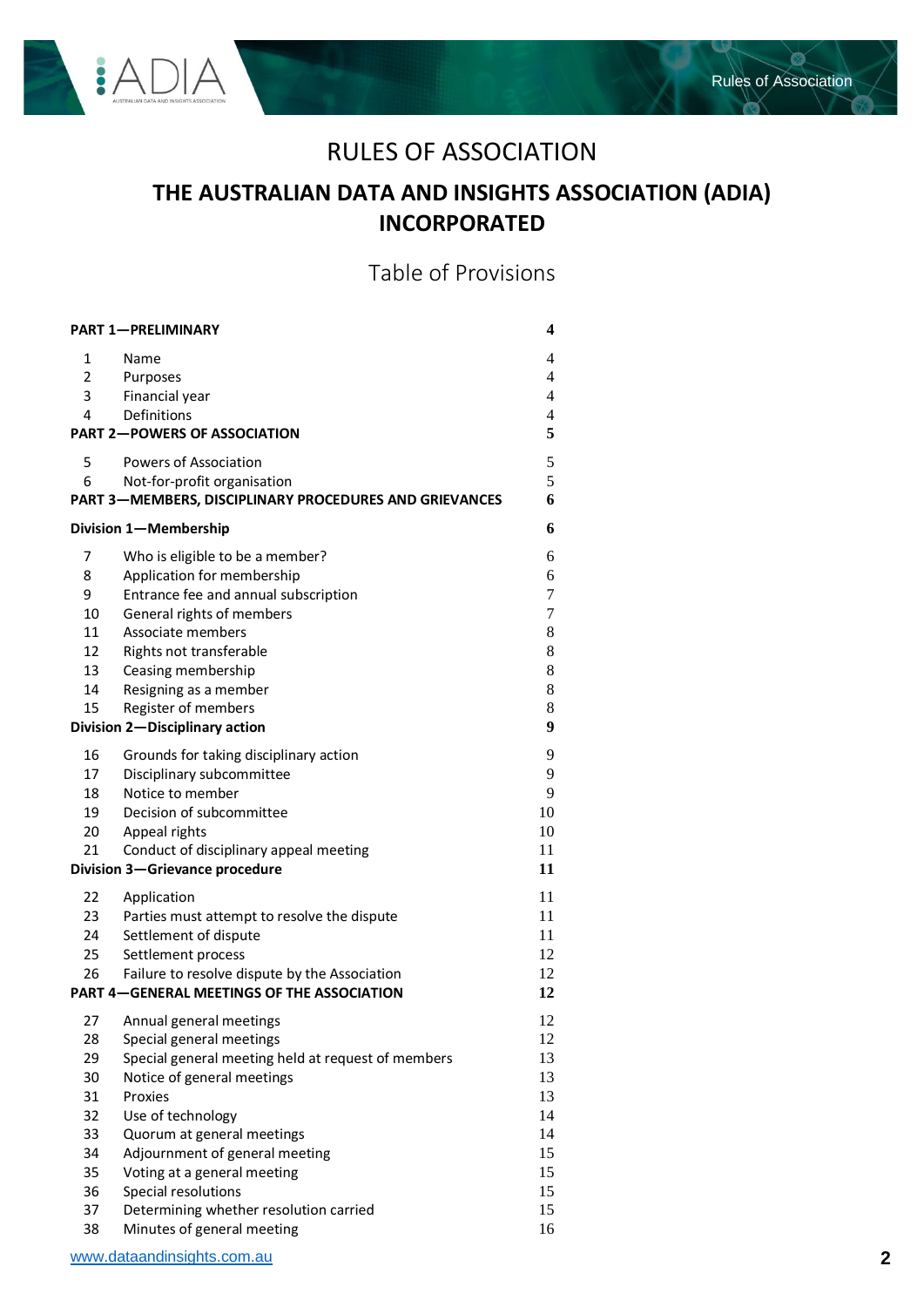

ø

| <b>PART 5-MANAGEMENT</b><br>Division 1-The Board                                               |                                                                                               | 16             |
|------------------------------------------------------------------------------------------------|-----------------------------------------------------------------------------------------------|----------------|
|                                                                                                |                                                                                               | 16             |
| 39<br>40                                                                                       | Role and powers<br>Delegation<br>Division 2-Board & Advisory Committee composition and Duties | 16<br>17<br>17 |
|                                                                                                |                                                                                               |                |
| 41<br>42                                                                                       | Composition of the Board and Advisory Committee<br><b>General duties</b>                      | 17<br>17       |
| 43                                                                                             | <b>President and Vice-President</b>                                                           | 18             |
| 44                                                                                             | Secretary                                                                                     | 18             |
| 45                                                                                             | Treasurer                                                                                     | 18             |
|                                                                                                | Division 3-Election of the Board and tenure of office                                         | 19             |
| 46                                                                                             | Who is eligible to be a Board member?                                                         | 19             |
| 47                                                                                             | Positions to be declared vacant                                                               | 19             |
| 48                                                                                             | Nominations                                                                                   | 19             |
| 49                                                                                             | Election of President, etc.                                                                   | 19             |
| 50                                                                                             | Ordinary members                                                                              | 20             |
| 51                                                                                             | <b>Ballot</b>                                                                                 | 20             |
| 52                                                                                             | Term of office                                                                                | 21             |
| 53                                                                                             | Vacation of office                                                                            | 21             |
| 54                                                                                             | Filling casual vacancies on the Board                                                         | 21             |
| 55<br>Co-opting ordinary members to the Advisory Committee<br>Division 4-Meetings of the Board |                                                                                               | 21<br>22       |
| 56                                                                                             | Meetings of the Board                                                                         | 22             |
| 57                                                                                             | Notice of meetings                                                                            | 22             |
| 58                                                                                             | Urgent meetings                                                                               | 22             |
| 59                                                                                             | Procedure and order of business                                                               | 22             |
| 60                                                                                             | Use of technology                                                                             | 22             |
| 61                                                                                             | Quorum                                                                                        | 22             |
| 62                                                                                             | Voting                                                                                        | 23             |
| 63                                                                                             | Conflict of interest                                                                          | 23             |
| 64                                                                                             | Minutes of meeting                                                                            | 23             |
| 65                                                                                             | Leave of absence                                                                              | 23             |
| 66                                                                                             | <b>Chief Executive Officer</b><br><b>PART 6-FINANCIAL MATTERS</b>                             | 24<br>25       |
|                                                                                                |                                                                                               |                |
| 67                                                                                             | Source of funds                                                                               | 25             |
| 68                                                                                             | Management of funds                                                                           | 25             |
| 69<br>70                                                                                       | <b>Financial records</b><br><b>Financial statements</b>                                       | 25<br>25       |
|                                                                                                | <b>PART 7-GENERAL MATTERS</b>                                                                 | 26             |
| 71                                                                                             | Registered address                                                                            | 26             |
| 72                                                                                             | Notice requirements                                                                           | 26             |
| 73                                                                                             | Custody and inspection of books and records                                                   | 26             |
| 74                                                                                             | Winding up and cancellation                                                                   | 27             |
| 75                                                                                             | Alteration of rules                                                                           | 27             |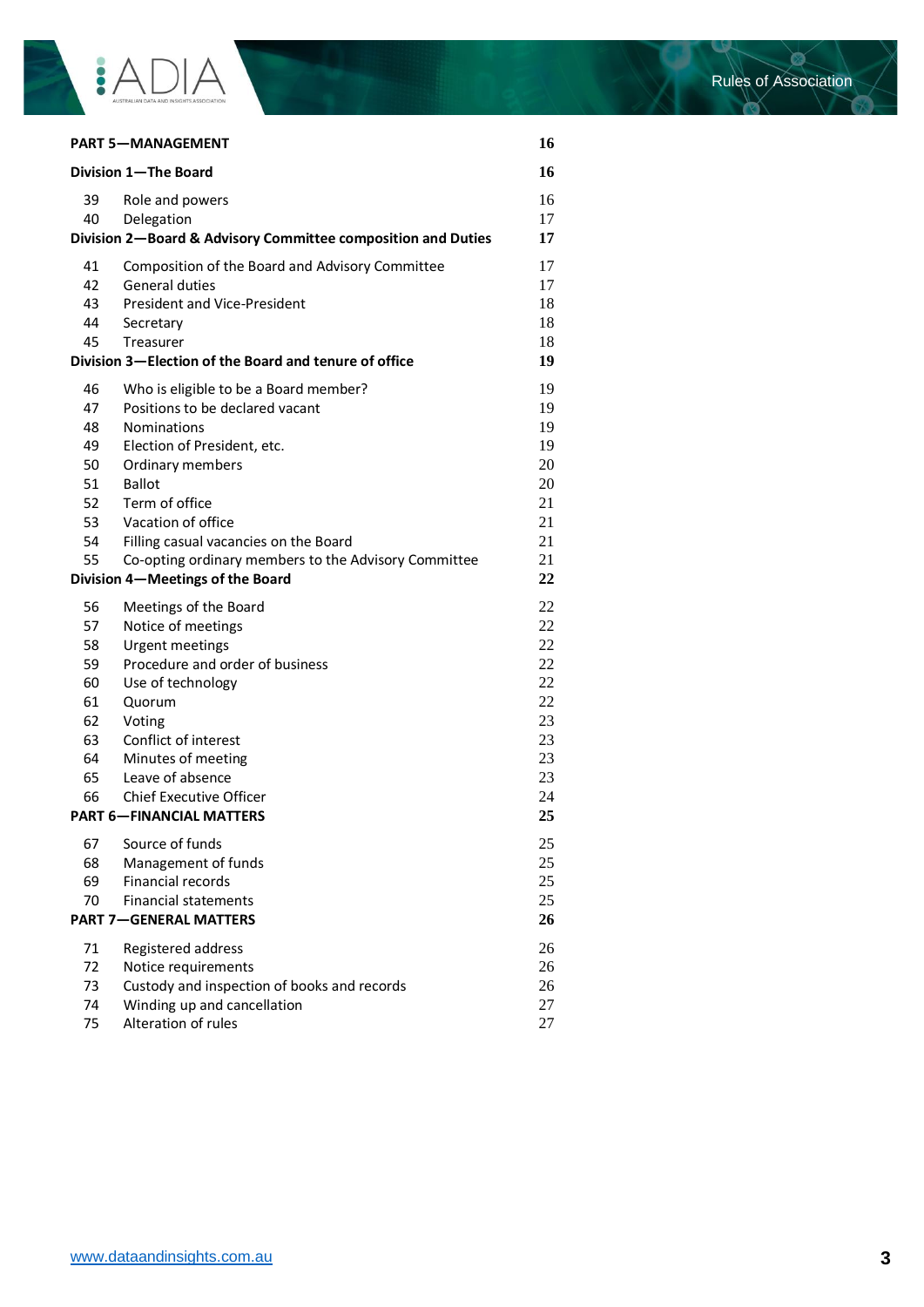

#### **PART 1—PRELIMINARY**

#### <span id="page-3-1"></span><span id="page-3-0"></span>**1 Name**

The name of the incorporated association is 'Australian Data and Insights Association (ADIA) Incorporated'.

#### <span id="page-3-2"></span>**2 Purposes**

The purposes of the Association are to:

- (a) Represent and enhance the data, insights and research industry ('Industry');
- (b) Advise, support, represent and advocate on behalf of members;
- (c) Enhance capabilities of, and opportunities for, members and their staff through:

i education, professional development and training; and

ii the development of industry partnerships;

- (d) Encourage confidence and minimise risk in client decision making; and
- (e) Ensure industry standards are relevant, appropriately promoted and recognised.

#### <span id="page-3-3"></span>**3 Financial year**

The financial year of the Association is each period of 12 months ending on 30 June.

#### <span id="page-3-4"></span>**4 Definitions**

In these rules:—

- *absolute majority of the Board* means a majority of the Board currently holding office and entitled to vote at the time;
- *Associate Member* means a member referred to in rule [11\(1\);](#page-7-5)
- *Board* means the body having management of the business of the Association constituted in accordance with rule [41;](#page-16-2)
- *Board meeting* means a meeting of the Board held in accordance with these rules;
- *Board member* means an Office Holder as defined in section 82 of the Act who is elected or appointed to the Board under Division 3 of Part 5 of these rules;

*Advisory Committee* means the general committee constituted in accordance with rule [41;](#page-16-2)

- *Chair*, of a general meeting or committee meeting, means the person chairing the meeting as required under rule [43\(2\);](#page-17-3)
- *disciplinary appeal meeting* means a meeting of the members of the Association convened under rule [20\(3\);](#page-9-2)
- *disciplinary meeting* means a meeting of the Board convened for the purposes of rule [19;](#page-9-0)
- *disciplinary subcommittee* means the subcommittee appointed under rule [17;](#page-8-2)

*financial year* means the 12-month period specified in rule [3;](#page-3-3)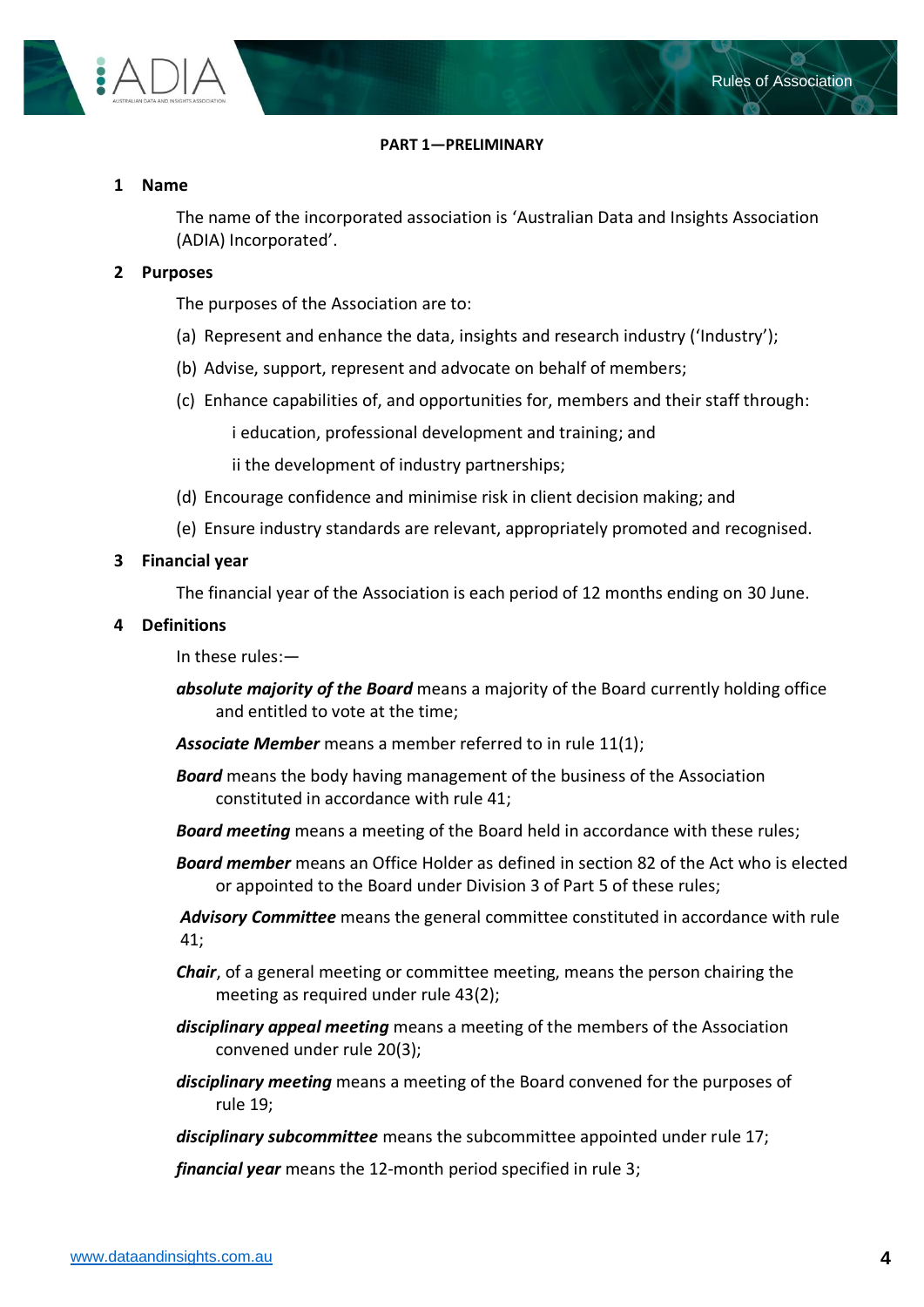

*general meeting* means a general meeting of the members of the Association convened in accordance with Part 4 and includes an annual general meeting, a special general meeting and a disciplinary appeal meeting;

*industry* means the data, insights and research industry in Australia;

- *member* means a member of the Association (and includes, where applicable, a natural person authorised to represent that member in any position/office within the Association, or meeting convened under these rules).
- *member entitled to vote* means a member who under rule [10\(2\)](#page-7-6) is entitled to vote at a general meeting;
- *special resolution* means a resolution that requires not less than 75% of the members voting at a general meeting, whether in person or by proxy, to vote in favour of the resolution;
- *the Act* means the **Associations Incorporation Reform Act 2012 (Vic)** and includes any regulations made under that Act;
- *the Registrar* means the Registrar of Incorporated Associations.

#### **PART 2—POWERS OF ASSOCIATION**

#### <span id="page-4-1"></span><span id="page-4-0"></span>**5 Powers of Association**

- (1) Subject to the Act, the Association has power to do all things incidental or conducive to achieve its purposes.
- (2) Without limiting subrule (1), the Association may:
	- (a) acquire, hold and dispose of real or personal property;
	- (b) open and operate accounts with financial institutions;
	- (c) invest its money in any security in which trust monies may lawfully be invested;
	- (d) raise and borrow money on any terms and in any manner as it thinks fit;
	- (e) secure the repayment of money raised or borrowed, or the payment of a debt or liability;
	- (f) appoint agents to transact business on its behalf; and
	- (g) enter into any other contract it considers necessary or desirable.
- (3) The Association may exercise its powers and use its income and assets (including any surplus) only for its purposes.

# <span id="page-4-2"></span>**6 Not-for-profit organisation**

- (1) The Association must not distribute any surplus, income or assets directly or indirectly to its members.
- (2) Subrule (1) does not prevent the Association from paying a member:
	- (a) reimbursement for expenses properly incurred by the member; or
	- (b) for goods or services provided by the member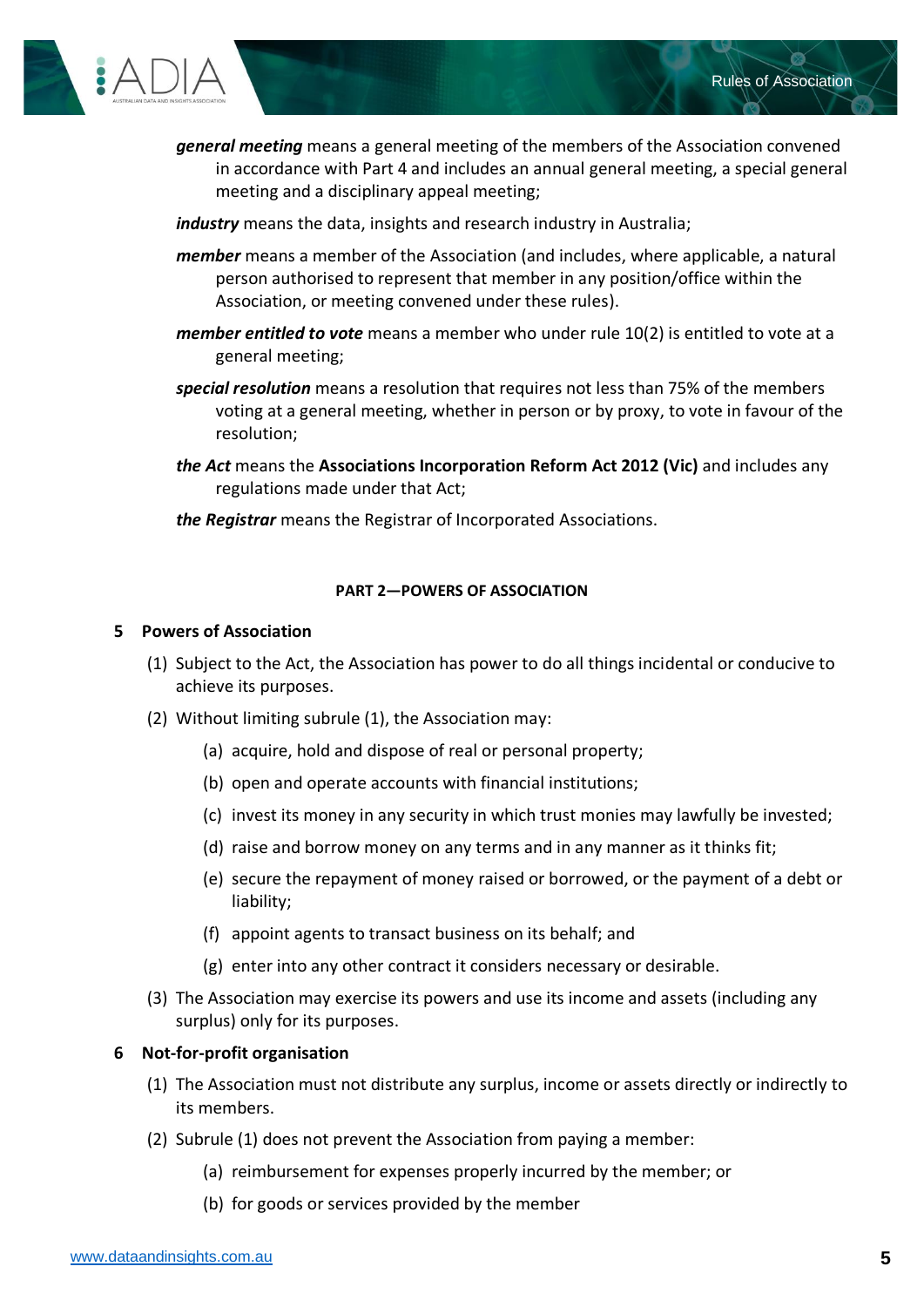

if this is done in good faith on terms no more favourable than if the member were not a member.

# **PART 3—MEMBERS, DISCIPLINARY PROCEDURES AND GRIEVANCES**

# **Division 1—Membership**

# <span id="page-5-2"></span><span id="page-5-1"></span><span id="page-5-0"></span>**7 Who is eligible to be a member?**

- (1) Membership of the Association shall be open to any organisation, including sole traders, or a distinct part or division of an organisation ('Organisation) that to the satisfaction of the Board meets and continues at all times to meet all the following requirements:
	- (a) if accepted as a member of the Association, it will abide by any code(s) of professional/ethical conduct and quality assurance standards as are directed/adopted by the Association from time to time and any industrial agreements ratified by the Association;
	- (b) in its application for membership, it states that, if accepted as a member of the Association, it will abide by these rules and by decisions made thereunder;
	- (c) the Board is satisfied that its activities, financial procedures and reputation (including any business operations other than data, insights and research and those of any related bodies corporate and/or associated entities that the public are likely to reasonably identify with the Organisation) are compatible with the integrity and reputation of the industry.
- (2) The Association reserves the right to refuse to renew the membership of any member that, in the view of the Board, does not, at the time of requirement for payment of the annual subscription, fulfil each of the requirements in subrule (1) above, or has, during the previous 12-month membership, failed to fulfil each of the requirements in subrule (1) above.

# <span id="page-5-3"></span>**8 Application for membership**

- (1) An Organisation that is nominated and approved for membership as provided in these rules is eligible to be a member of the Association on payment of the entrance fee and annual subscription payable under these rules.
- (2) An Organisation that is not a member of the Association at the time of the incorporation of the Association (or that was such a member at that time but has ceased to be a member) shall not be admitted to membership unless:
	- (a) it is nominated as provided in subrule (3); and
	- (b) its admission as a member is approved by the Board.
- (3) A nomination of an Organisation for membership of the Association:
	- (a) shall be made in writing in the form identified by the Board from time to time; and
	- (b) shall be lodged with the Secretary (or their delegate).
- (4) As soon as is practicable after the receipt of a nomination, the Secretary (or their delegate) shall refer the nomination to the Board.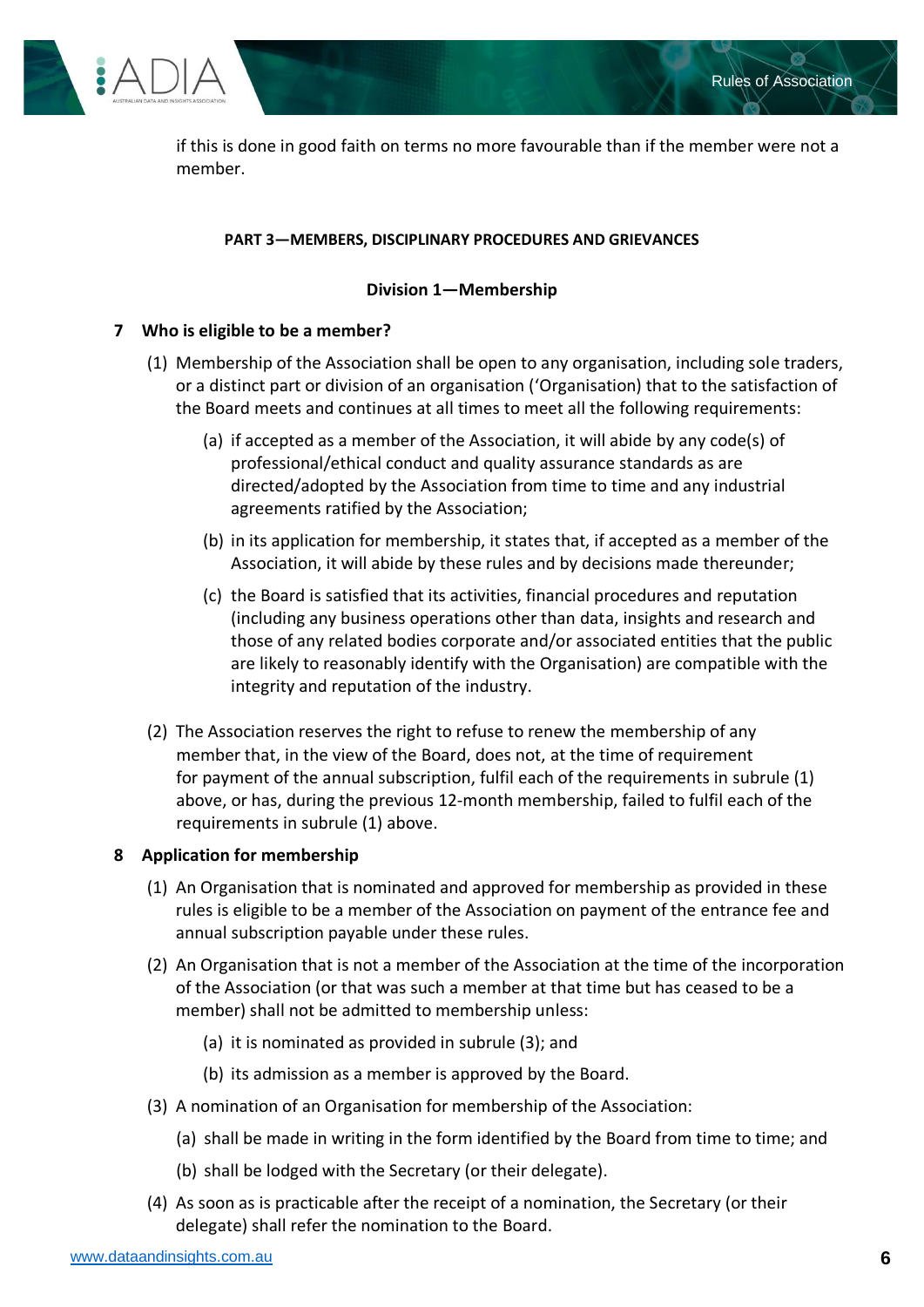

- (5) Upon a nomination being referred to the Board, it shall determine whether to approve or reject the nomination.
- (6) Upon a nomination being approved or rejected by the Board, the Secretary (or their delegate) shall, with as little delay as possible, notify the nominee in writing of the outcome and, if the nomination was approved, request payment within the period of 28 days after receipt of the notification of the sum payable under these rules as the entrance fee and the first year's annual subscription.
- (7) The Secretary (or their delegate) shall, upon payment of the amounts referred to in subrule (6) within the period referred to in that subrule, enter the nominee's name in the register of members kept by them and, upon the name being so entered, the nominee becomes a member of the Association.
- (8) A right, privilege or obligation of an Organisation by reason of its membership of the Association:
	- (a) is not capable of being transferred or transmitted to another company, except with the Board's approval; and
	- (b) terminates upon the cessation of membership whether by liquidation or resignation or otherwise.

# <span id="page-6-0"></span>**9 Entrance fee and annual subscription**

- (1) An entrance fee is an amount determined by the Board from time to time, provided that such fee shall not exceed twice the minimum annual subscription.
- (2) The annual subscription is the amount determined by the Board and, unless otherwise authorised by the Board, is payable by August 31 in each year, provided that in relation to a member joining the Association during the course of the year the Board may determine that a lesser subscription may be paid by that member for that year.
- (3) The Board may determine an additional amount to be paid by way of:
	- (a) an additional subscription to be paid by a member that has not paid its annual subscription by 31 August, provided that such additional subscription shall not exceed half the annual subscription for that member; and
	- (b) special levies to be paid by the date notified to members and to be used for the special purposes included in the notice. Such special levies may apply to all or to a specified section of members.

# <span id="page-6-1"></span>**10 General rights of members**

- (1) A member of the Association who is entitled to vote has the right:
	- (a) to receive notice of general meetings and of proposed special resolutions in the manner and time prescribed by these rules;
	- (b) to submit items of business for consideration at a general meeting;
	- (c) to attend and be heard at general meetings;
	- (d) to vote at a general meeting;
	- (e) to have access to the minutes of general meetings and other documents of the Association as provided under rule [73;](#page-25-3) and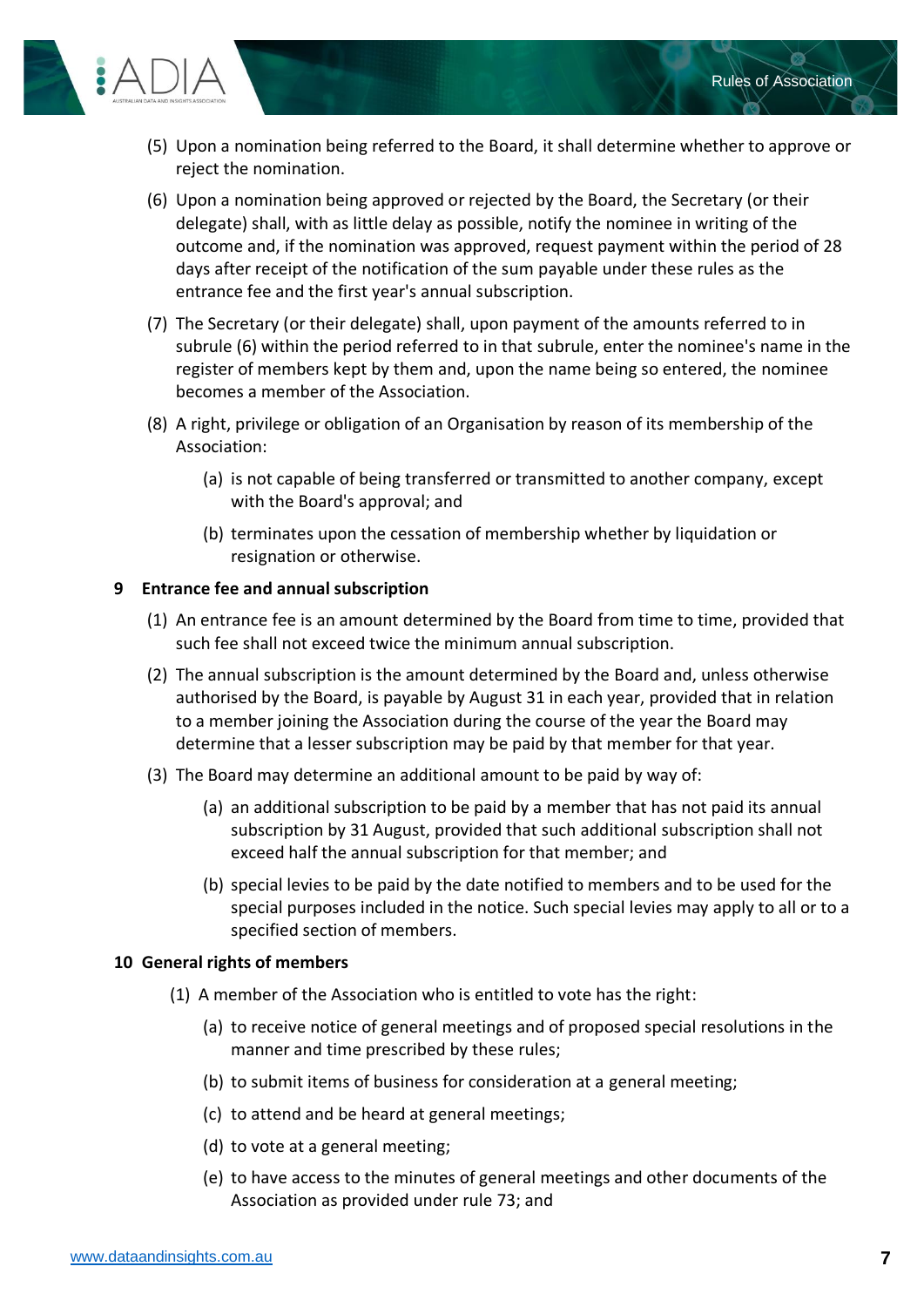

- (f) to inspect the register of members.
- <span id="page-7-6"></span>(2) A member is entitled to vote if:
	- (a) the member is a member other than an associate member;
	- (b) more than 10 business days have passed since the Organisation became a member of the Association; and
	- (c) the member's membership rights are not suspended for any reason.

#### <span id="page-7-5"></span><span id="page-7-0"></span>**11 Associate members**

- (1) Associate members of the Association include any other category of member as determined by special resolution at a general meeting.
- (2) An associate member must not vote but may have other rights as determined by the Board or by resolution at a general meeting.

#### <span id="page-7-1"></span>**12 Rights not transferable**

The rights of a member are not transferable and end when membership ceases.

#### <span id="page-7-2"></span>**13 Ceasing membership**

- (1) Membership ceases on resignation, expulsion or winding up of the business/cessation of trading.
- (2) If a party ceases to be a member of the Association, then the Secretary (or their delegate) must, as soon as practicable, enter the date on which the party ceased to be a member in the register of members.

#### <span id="page-7-3"></span>**14 Resigning as a member**

- (1) A member may resign by notice in writing given to the Association.
- (2) A member is taken to have resigned if:
	- (a) the member's annual subscription is more than 12 months in arrears; or
	- (b) where no annual subscription is payable:
		- (i) the Secretary (or their delegate) has made a written request to the member to confirm that it wishes to remain a member; and
		- (ii) the member has not, within three months after receiving that request, confirmed in writing that it wishes to remain a member.

#### <span id="page-7-4"></span>**15 Register of members**

- (1) The Secretary (or their delegate) must keep and maintain a register of members that includes:
	- (a) for each current member:
		- (i) the member's name;
		- (ii) the address for notice last given by the member;
		- (iii) the date of becoming a member;
		- (iv) if the member is an associate member, a note to that effect;
		- (v) any other information determined by the Board; and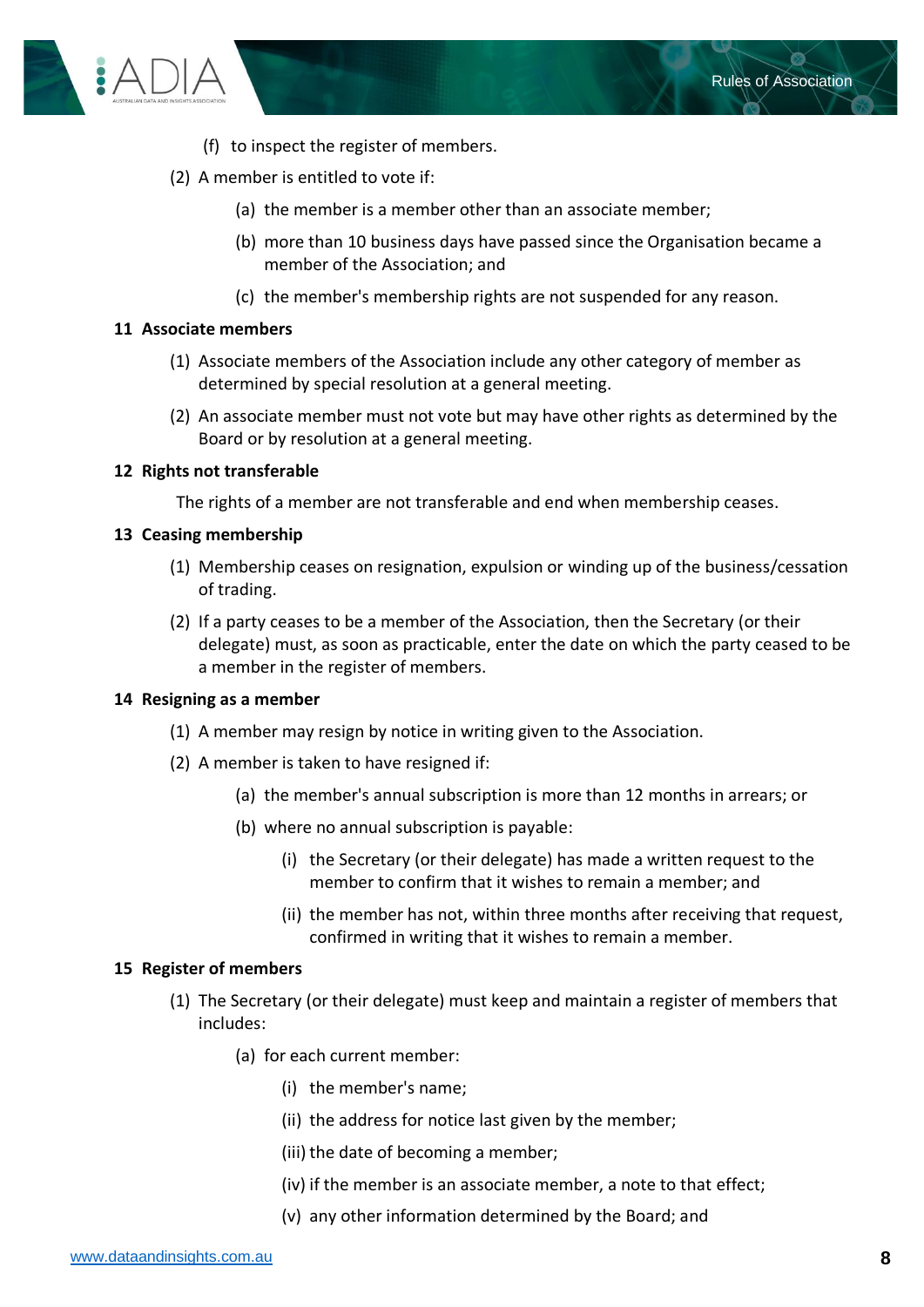

- (b) for each former member, the date of ceasing to be a member.
- (2) Any member may, at a reasonable time and free of charge, inspect the register of members.

# <span id="page-8-0"></span>**Division 2—Disciplinary action**

# <span id="page-8-1"></span>**16 Grounds for taking disciplinary action**

- (1) The Association may take disciplinary action against a member in accordance with this Division if it is determined that the member:
	- (a) has failed to comply with these rules; or
	- (b) refuses to support the purposes of the Association; or
	- (c) has engaged in conduct prejudicial to the Association.
- (2) Subject to these rules, the Board may identify the disciplinary process and procedures, including indicative or required time frames, to be followed by the parties.

#### <span id="page-8-2"></span>**17 Disciplinary subcommittee**

- (1) If the Board is satisfied that there are sufficient grounds for taking disciplinary action against a member, it must appoint a disciplinary subcommittee to hear the matter and determine what action, if any, to take against the member.
- (2) The members of the disciplinary subcommittee:
	- (a) may be Board members, members of the Association or anyone else; but
	- (b) must not, due to their individual circumstances, be reasonably perceived as being potentially biased against, or in favour of, the member concerned.

#### <span id="page-8-3"></span>**18 Notice to member**

- (1) Before disciplinary action is taken against a member, the Secretary (or their delegate) must give written notice to the member:
	- (a) stating that the Association proposes to take disciplinary action against the member;
	- (b) stating the grounds for the proposed disciplinary action;
	- (c) specifying the date, place and time of the meeting at which the disciplinary subcommittee intends to consider the disciplinary action (*the disciplinary meeting*);
	- (d) advising the member that they may do one or both of the following:
		- (i) have a representative attend the disciplinary meeting and address the disciplinary subcommittee at that meeting;
		- (ii) give a written statement to the disciplinary subcommittee at any time before the disciplinary meeting; and
	- (e) setting out the member's appeal rights under rule [20.](#page-9-1)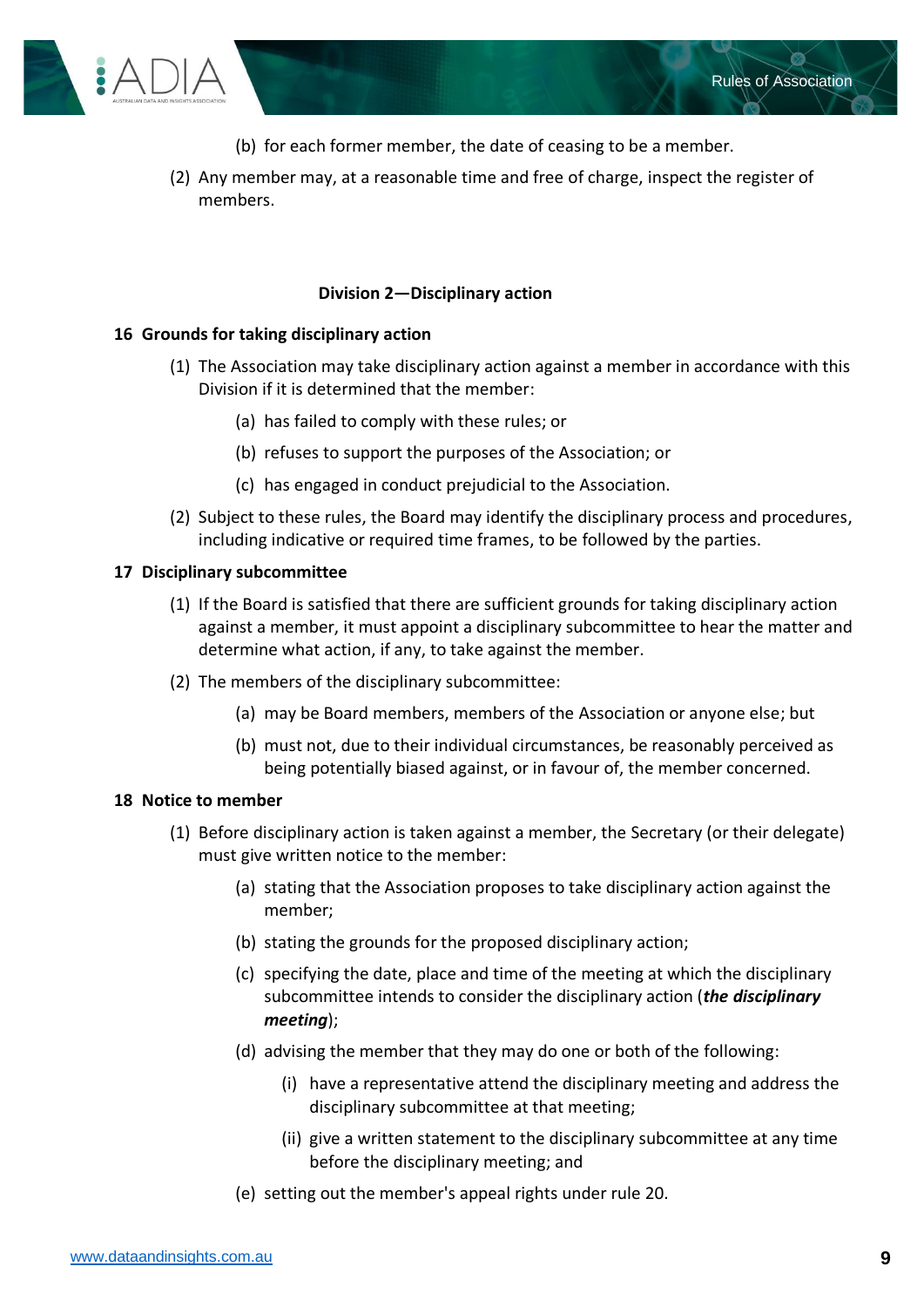

(2) The notice must be given no earlier than 28 days, and no later than 14 days, before the disciplinary meeting is held.

# <span id="page-9-0"></span>**19 Decision of subcommittee**

- (1) At the disciplinary meeting, the disciplinary subcommittee must:
	- (a) give the member an opportunity to be heard; and
	- (b) consider any written statement submitted by the member.
- (2) After complying with subrule (1), the disciplinary subcommittee may:
	- (a) take no further action against the member; or
	- (b) subject to subrule (3):
		- (i) reprimand the member;
		- (ii) suspend the membership rights of the member for a specified period; or
		- (iii) expel the member from the Association.
- (3) The disciplinary subcommittee may not fine the member.
- (4) The suspension of membership rights or the expulsion of a member by the disciplinary subcommittee under this rule takes effect immediately after the vote is passed.

# <span id="page-9-1"></span>**20 Appeal rights**

- (1) An Organisation whose membership rights have been suspended or that has been expelled from the Association under rule [19](#page-9-0) may give notice to the effect that it wishes to appeal against the suspension or expulsion.
- (2) The notice must be in writing and given:
	- (a) to the disciplinary subcommittee immediately after the vote to suspend or expel the person is taken; or
	- (b) to the Secretary (or their delegate) not later than 48 hours after the vote.
- <span id="page-9-2"></span>(3) If a person has given notice under subrule (2), a disciplinary appeal meeting must be convened by the Board as soon as practicable, but in any event not later than 21 days, after the notice is received.
- (4) Notice of the disciplinary appeal meeting must be given to each member of the Association who is entitled to vote as soon as practicable and must:
	- (a) specify the date, time and place of the meeting; and
	- (b) state:
		- (i) the name of the member against whom the disciplinary action has been taken;
		- (ii) the grounds for taking that action; and
		- (iii) that at the disciplinary appeal meeting, the members present must vote on whether the decision to suspend or expel the member should be upheld or revoked.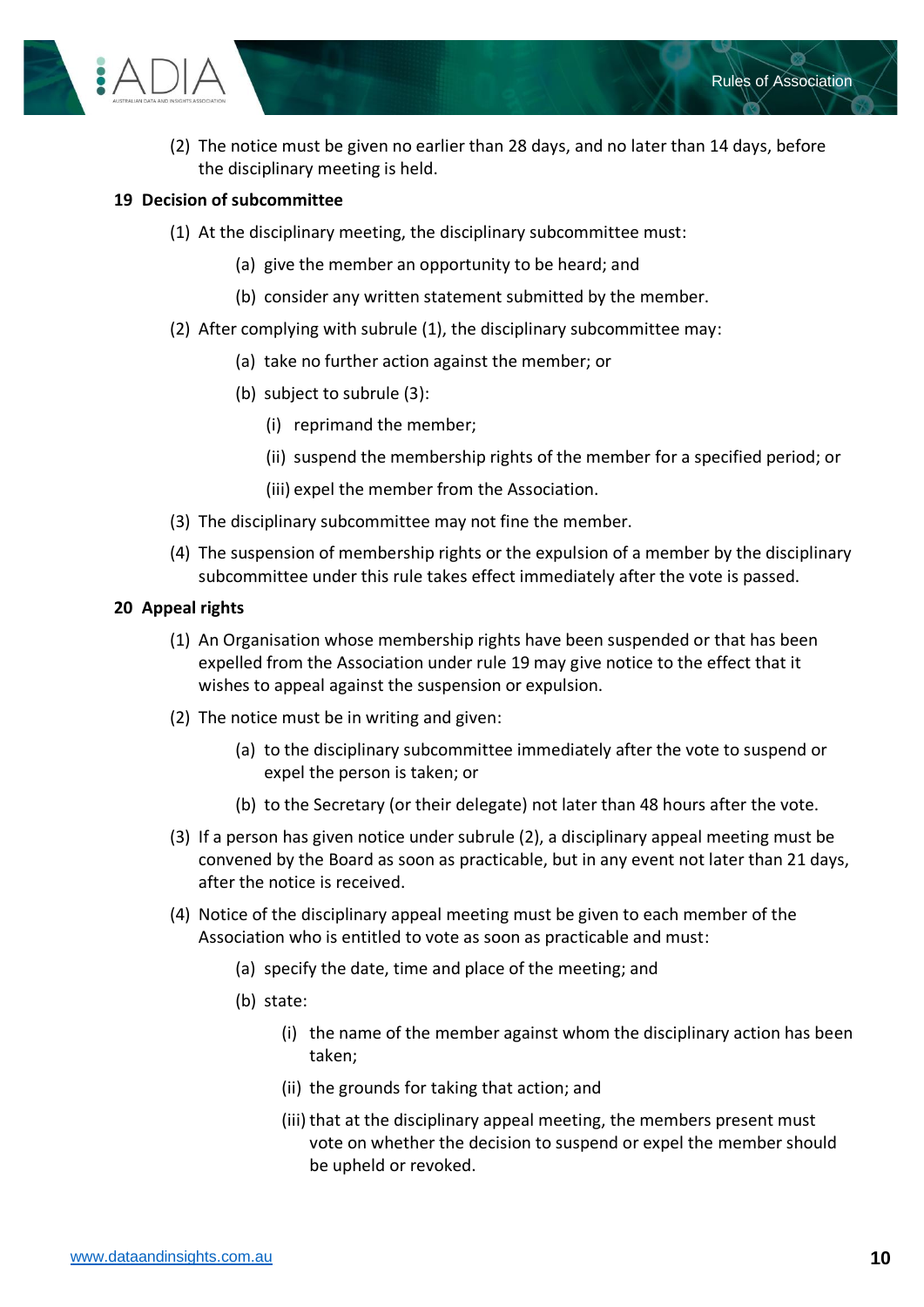

# <span id="page-10-0"></span>**21 Conduct of disciplinary appeal meeting**

- (1) At a disciplinary appeal meeting:
	- (a) no business other than the question of the appeal may be conducted;
	- (b) the Board must state the grounds for suspending or expelling the member and the reasons for taking that action; and
	- (c) the member whose membership has been suspended or who has been expelled must be given an opportunity to be heard.
- (2) After complying with subrule (1), the members present and entitled to vote at the meeting must vote by secret ballot on the question of whether the decision to suspend or expel the member should be upheld or revoked.
- (3) A member may not vote by proxy at the meeting.
- (4) The decision is upheld if not less than 75% of the members voting at the meeting vote in favour of the decision.

#### **Division 3—Grievance procedure**

#### <span id="page-10-2"></span><span id="page-10-1"></span>**22 Application**

- (1) The grievance procedure set out in this Division applies to disputes under these rules between:
	- (a) a member and another member;
	- (b) a member and the Board; or
	- (c) a member and the Association.
- (2) A member must not initiate a grievance procedure in relation to a matter that is the subject of a disciplinary procedure until the disciplinary procedure has been completed.

#### <span id="page-10-3"></span>**23 Parties must attempt to resolve the dispute**

The parties to a dispute must attempt to resolve the dispute between themselves within 14 days of the dispute coming to the attention of each party.

#### <span id="page-10-4"></span>**24 Settlement of dispute**

- (1) If the parties to a dispute are unable to resolve the dispute between themselves within the time required by rule [23,](#page-10-3) the parties must within 10 days:
	- (a) notify the Board of the dispute;
	- (b) agree, or request the Board (or its delegate), to assist in settling the dispute, including by private arbitration with the parties' consent; and
	- (c) attempt in good faith to settle the dispute.
- (2) Any member of the Board who:
	- (a) has a commercial or personal interest in the dispute; or
	- (b) may be reasonably regarded as biased in favour of or against any party

must recuse themselves from involvement in settling the dispute.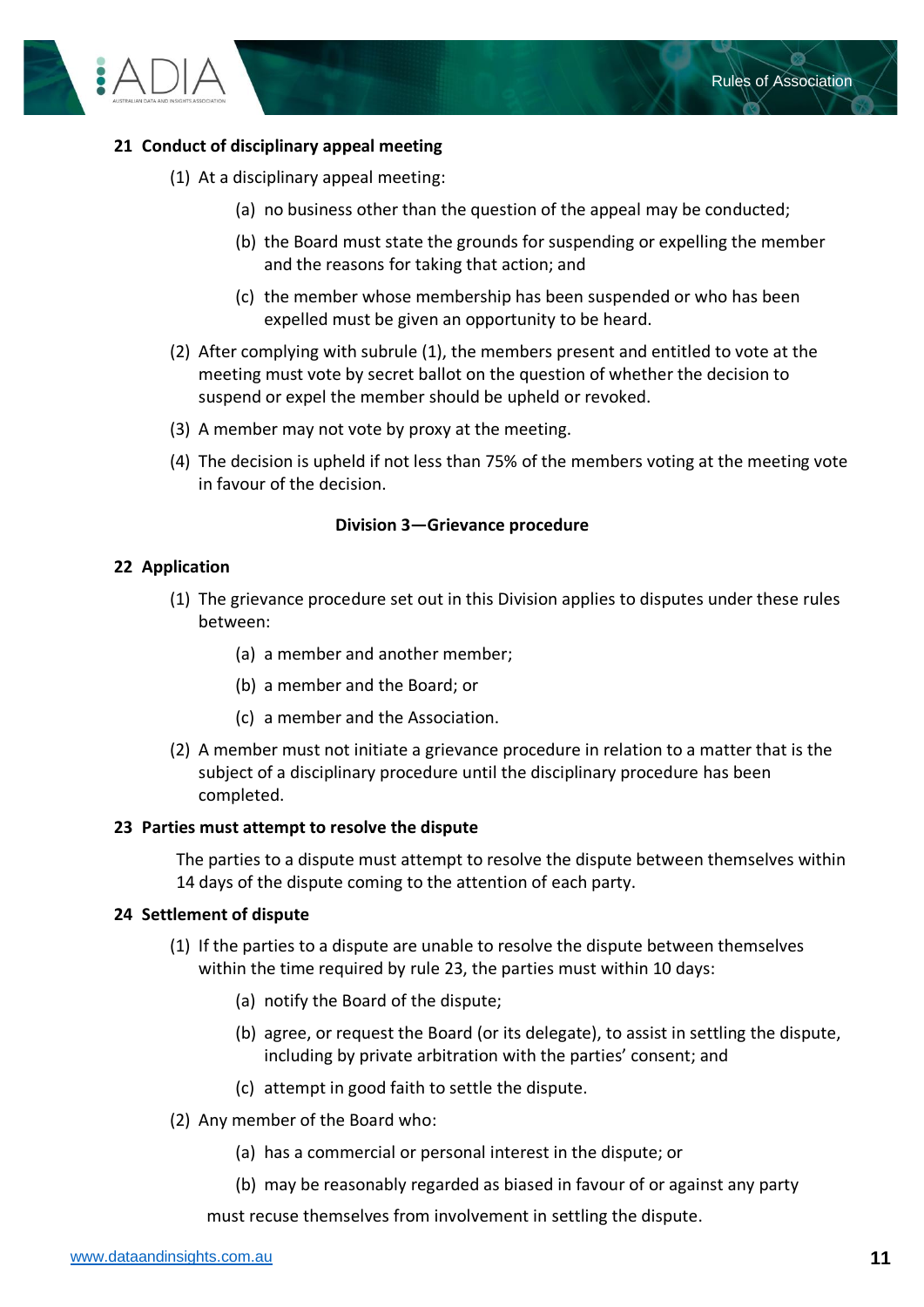

# <span id="page-11-0"></span>**25 Settlement process**

- (1) The Board, in attempting to settle the dispute (including by private arbitration), must:
	- (a) give each party every opportunity to be heard;
	- (b) allow due consideration by all parties of any written statement submitted by any party; and
	- (c) ensure that natural justice is accorded to the parties throughout the settlement process.

# <span id="page-11-1"></span>**26 Failure to resolve dispute by the Association**

The above settlement process does not prevent the parties from seeking to resolve the dispute in accordance with the Act or otherwise at law.

# **PART 4—GENERAL MEETINGS OF THE ASSOCIATION**

# <span id="page-11-3"></span><span id="page-11-2"></span>**27 Annual general meetings**

- (1) The Board must convene an annual general meeting of the Association to be held within five months after the end of each financial year.
- (2) Despite subrule (1), the Association may hold its first annual general meeting at any time within 18 months after its incorporation.
- (3) The Board may determine the date, time and place of the annual general meeting.
- (4) The ordinary business of the annual general meeting is as follows:
	- (a) to confirm the minutes of the previous annual general meeting and of any special general meeting held since then;
	- (b) to receive and consider:
		- (i) the annual report of the Board on the activities of the Association during the preceding financial year; and
		- (ii) the financial statements of the Association for the preceding financial year submitted by the Board in accordance with Part 7 of the Act; and
	- (c) to elect the members of the Board.
- <span id="page-11-5"></span>(5) The annual general meeting may also conduct any other business of which notice has been given in accordance with these rules.

# <span id="page-11-4"></span>**28 Special general meetings**

- (1) Any general meeting of the Association, other than an annual general meeting or a disciplinary appeal meeting, is a special general meeting.
- (2) The Board may convene a special general meeting whenever it thinks fit.
- (3) No business other than that set out in the notice under rule [30](#page-12-1) may be conducted at the meeting.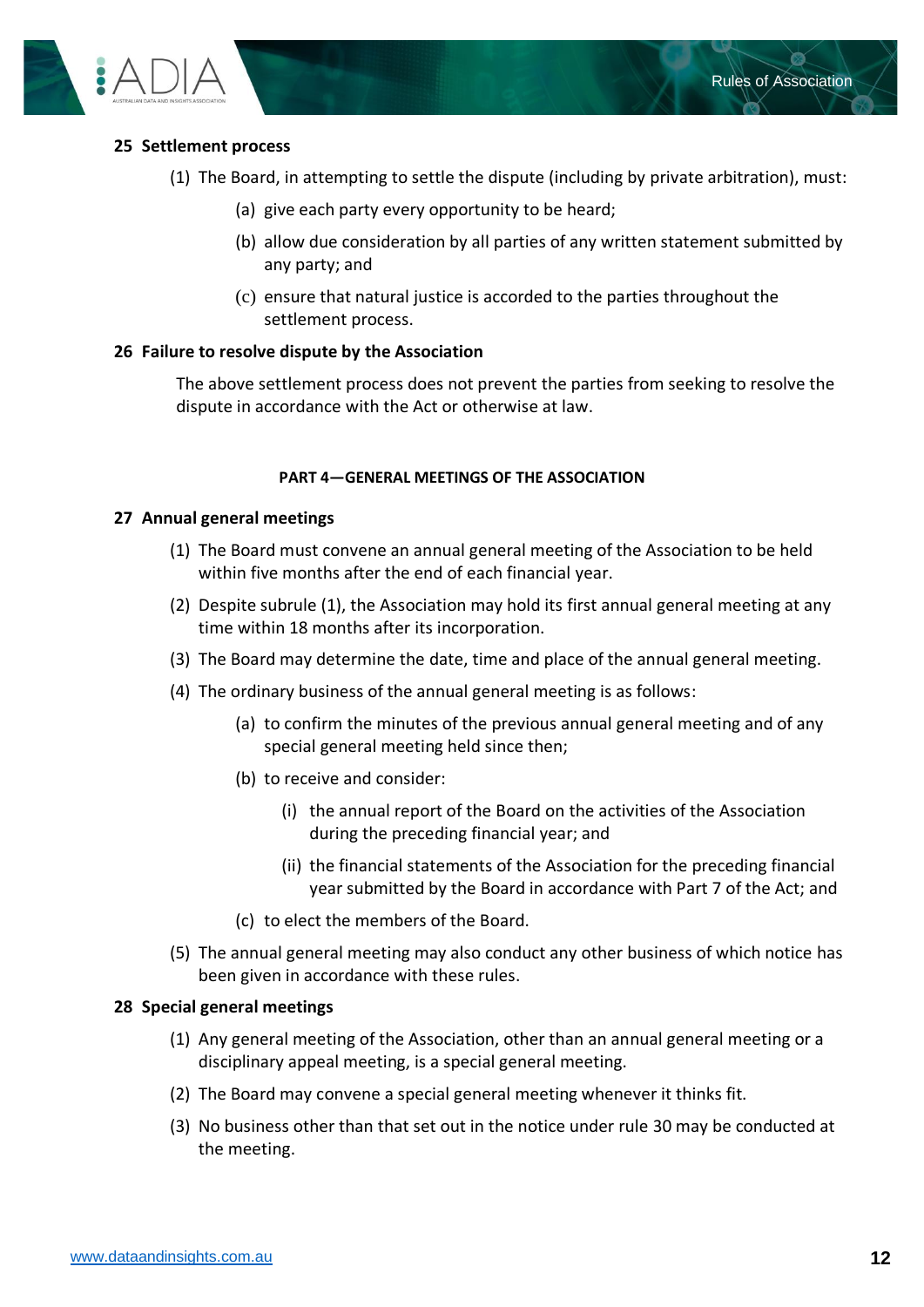

### <span id="page-12-0"></span>**29 Special general meeting held at request of members**

- (1) The Board must convene a special general meeting if a request to do so is made in accordance with subrule (2) by at least 10% of the total number of members.
- (2) A request for a special general meeting must:
	- (a) be in writing;
	- (b) state the business to be considered at the meeting and any resolutions to be proposed;
	- (c) include the names and signatures of the members requesting the meeting; and
	- (d) be given to the Secretary (or their delegate).
- <span id="page-12-3"></span>(3) If the Board does not convene a special general meeting within one month after the date on which the request is made, the members making the request (or any of them) may convene the special general meeting.
- (4) A special general meeting convened by members under subrule (3):
	- (a) must be held within three months after the date on which the original request was made; and
	- (b) may consider only the business stated in that request.

#### <span id="page-12-1"></span>**30 Notice of general meetings**

- (1) The Secretary (or their delegate, or, in the case of a special general meeting convened under rule [29\(3\),](#page-12-3) the members convening the meeting) must give to each member of the Association:
	- (a) at least 21 days' notice of a general meeting if a special resolution is to be proposed at the meeting; or
	- (b) at least 14 days' notice of a general meeting in any other case.
- (2) The notice must:
	- (a) specify the date, time and place of the meeting; and
	- (b) indicate the general nature of each item of business to be considered at the meeting; and
	- (c) if a special resolution is to be proposed:
		- (i) state in full the proposed resolution; and
		- (ii) state the intention to propose the resolution as a special resolution; and
	- (d) comply with rule [31\(5\).](#page-13-2)
- (3) This rule does not apply to a disciplinary appeal meeting.

#### <span id="page-12-2"></span>**31 Proxies**

(1) A member may appoint another member as its proxy to vote and speak on their behalf at a general meeting (other than at a disciplinary appeal meeting).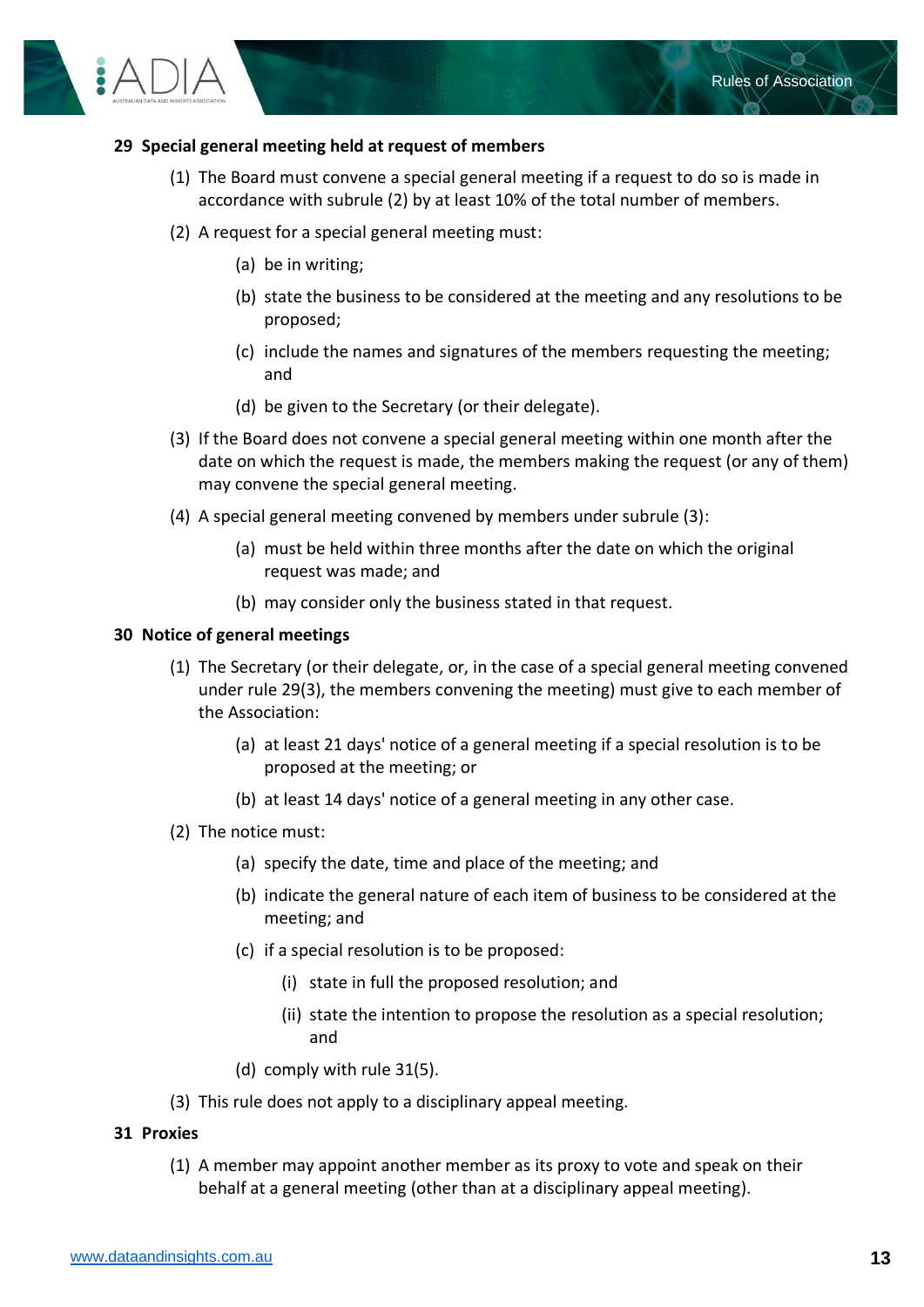

- (2) The appointment of a proxy must be in writing and signed (including electronically) by the member making the appointment.
- (3) The member appointing the proxy may give specific directions as to how the proxy is to vote on their behalf; otherwise, the proxy may vote on behalf of the member in any matter as they see fit.
- (4) If the Board has approved a form for the appointment of a proxy, the member may use any other form that clearly identifies the party appointed as the member's proxy and that has been signed (including electronically) by the member.
- <span id="page-13-2"></span>(5) Notice of a general meeting given to a member under rule [30](#page-12-1) must:
	- (a) state that the member may appoint another member as a proxy for the meeting; and
	- (b) include a copy (including an electronic copy, or a link to an electronic copy) of any form that the Board has approved for the appointment of a proxy.
- <span id="page-13-3"></span>(6) A copy of the form appointing a proxy must be provided to the Chair of the meeting before or at the commencement of the meeting.
- (7) A form appointing a proxy sent by post or electronically is of no effect unless it is received by the Association no later than 24 hours before the commencement of the meeting.

# <span id="page-13-0"></span>**32 Use of technology**

- (1) A member not physically represented at a general meeting may be permitted to participate in the meeting by the use of technology that allows that member and the members present at the meeting to clearly and simultaneously communicate with each other.
- (2) For the purposes of this Part, a member participating in a general meeting as permitted under subrule (1) is taken to be present at the meeting and, if the member votes at the meeting, is taken to have voted validly.

# <span id="page-13-1"></span>**33 Quorum at general meetings**

- (1) No business may be conducted at a general meeting unless a quorum of members is present.
- (2) The quorum for a general meeting is the presence (physically, by proxy or as allowed under rule [32\)](#page-13-0) of five members entitled to vote.
- (3) If a quorum is not present within 30 minutes after the notified commencement time of a general meeting, then:
	- (a) in the case of a meeting convened by, or at the request of, members under rule [29,](#page-12-0) the meeting must be dissolved;
	- (b) in any other case:
		- (i) the meeting must be adjourned to a date not more than 21 days after the adjournment; and
		- (ii) notice of the date, time and place to which the meeting is adjourned must be given at the meeting and confirmed by written notice given to all members as soon as practicable after the meeting.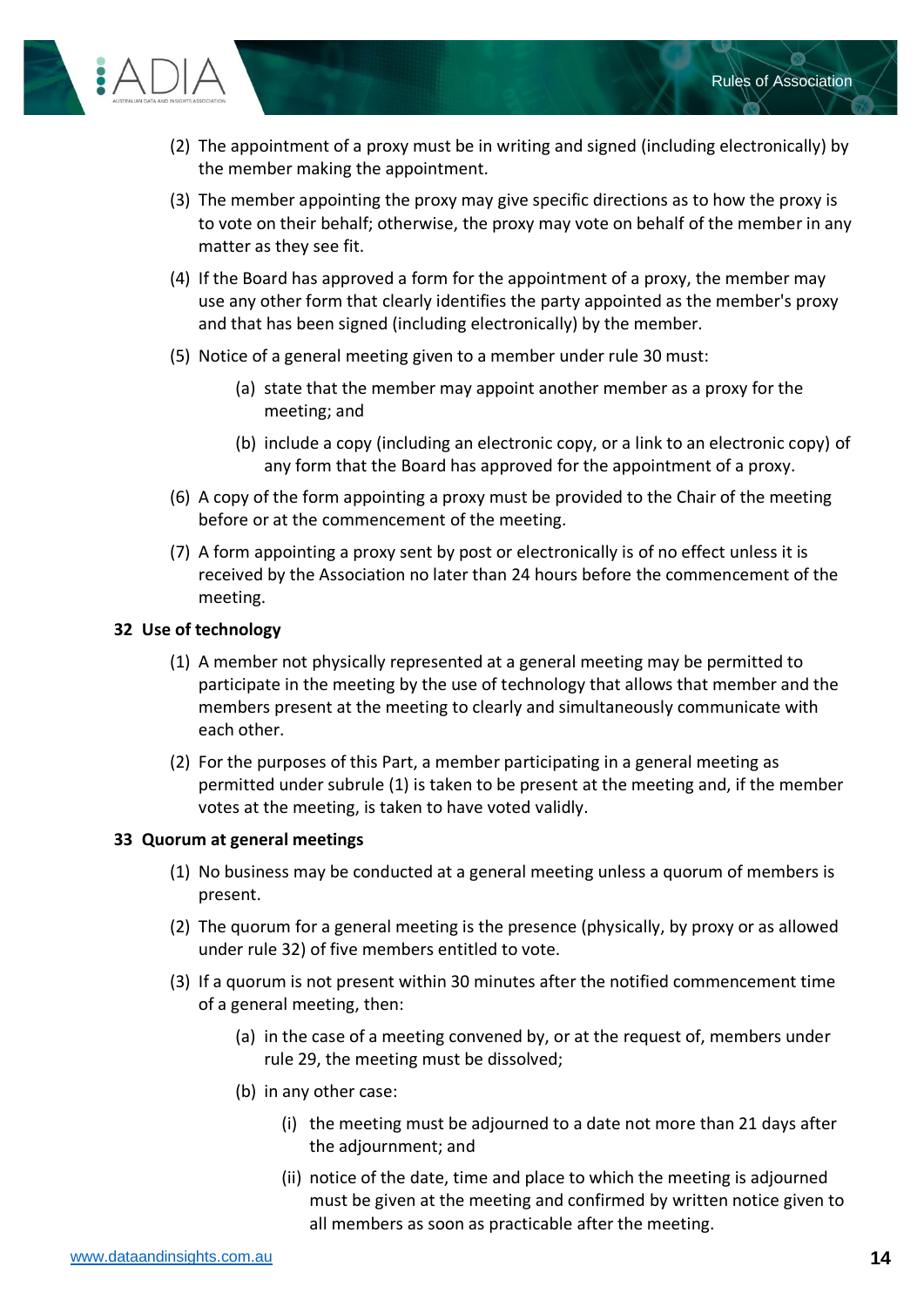

Rules of Association

## <span id="page-14-0"></span>**34 Adjournment of general meeting**

- (1) The Chair of a general meeting at which a quorum is present may, with the consent of a majority of members present at the meeting, adjourn the meeting to another time at the same place or at another place.
- (2) Without limiting subrule (1), a meeting may be adjourned:
	- (a) if there is insufficient time to deal with the business at hand; or
	- (b) to give the members more time to consider an item of business.
- (4) No business may be conducted on the resumption of an adjourned meeting other than the business that remained unfinished when the meeting was adjourned.
- (5) Notice of the adjournment of a meeting under this rule is not required unless the meeting is adjourned for 14 days or more, in which case notice of the meeting must be given in accordance with rule [30.](#page-12-1)

#### <span id="page-14-1"></span>**35 Voting at a general meeting**

- (1) On any question arising at a general meeting:
	- (a) subject to subrule (3), each member who is entitled to vote has one vote;
	- (b) members may vote personally or by proxy; and
	- (c) except in the case of a special resolution, the question must be decided on a majority of votes.
- (2) If votes are divided equally on a question, the Chair of the meeting has a second or casting vote.
- (3) If the question is whether or not to confirm the minutes of a previous meeting, only members who were present at that meeting may vote.
- (4) This rule does not apply to a vote at a disciplinary appeal meeting conducted under rule [21.](#page-10-0)

#### <span id="page-14-2"></span>**36 Special resolutions**

A special resolution is passed if not less than 75% of the members voting at a general meeting (whether in person or by proxy) vote in favour of the resolution.

#### <span id="page-14-3"></span>**37 Determining whether resolution carried**

- (1) Subject to subrule (2), the Chair of a general meeting may, on the basis of a show of hands, declare that a resolution has been:
	- (a) carried;
	- (b) carried unanimously;
	- (c) carried by a particular majority; or
	- (d) lost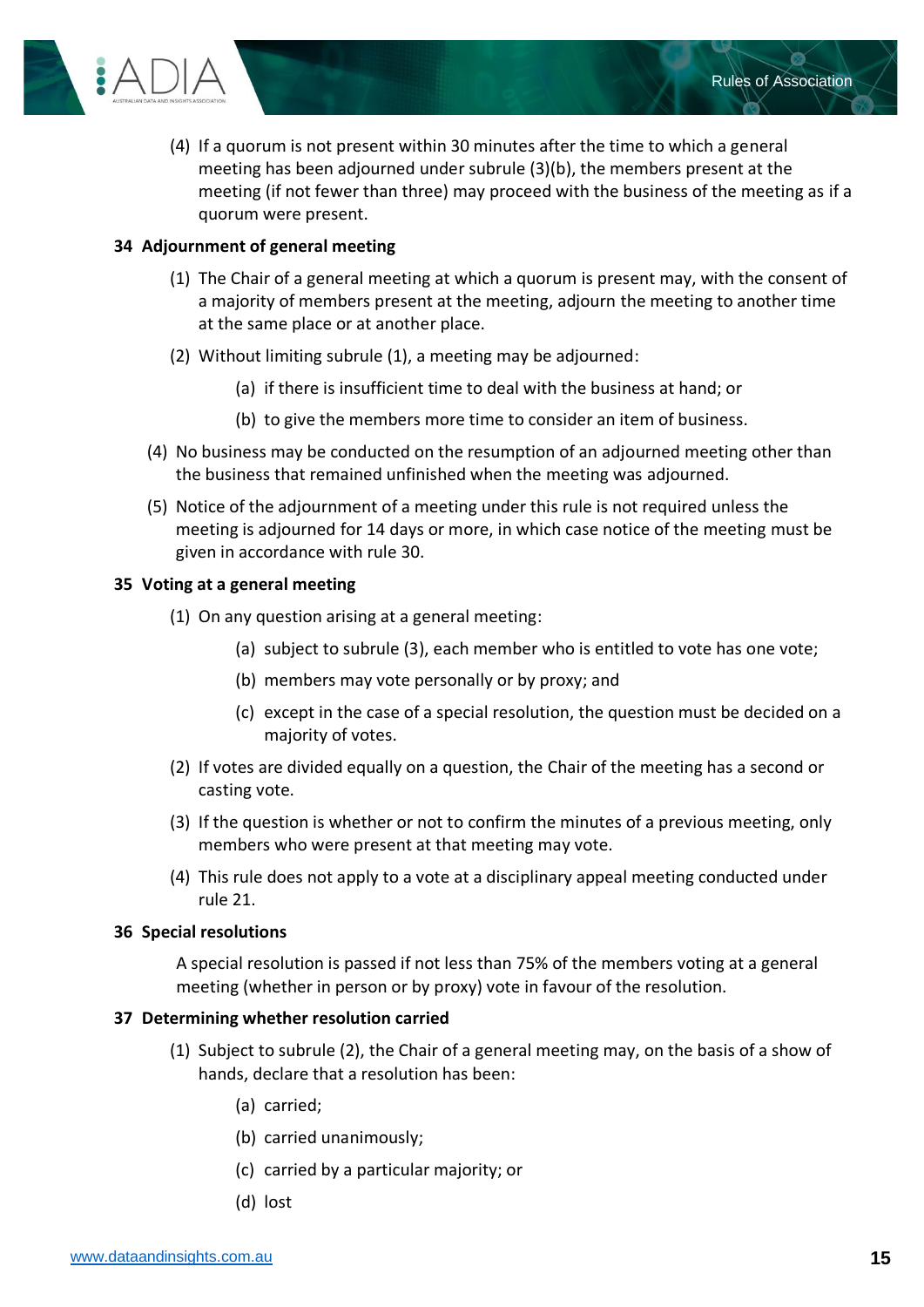

and an entry to that effect in the minutes of the meeting is conclusive proof of that fact.

- (2) If a poll (where votes are cast in writing) is demanded by three or more members on any question:
	- (a) the poll must be taken at the meeting in the manner determined by the Chair of the meeting; and
	- (b) the Chair must declare the result of the resolution on the basis of the poll.
- (3) A poll demanded on the election of the Chair or on a question of an adjournment must be taken immediately.
- (4) A poll demanded on any other question must be taken before the close of the meeting at a time determined by the Chair.

# <span id="page-15-0"></span>**38 Minutes of general meeting**

- (1) The Board must ensure that minutes are taken and kept of each general meeting.
- (2) The minutes must record the business considered at the meeting, any resolution on which a vote is taken and the result of the vote.
- (3) In addition, the minutes of each annual general meeting must include:
	- (a) the names of the members attending the meeting;
	- (b) proxy forms given to the Chair of the meeting under rule [31\(6\);](#page-13-3)
	- (c) the financial statements submitted to the members in accordance with rule [27\(4\)\(b\)\(ii\);](#page-11-5)
	- (d) the certificate signed by two Board members certifying that the financial statements give a true and fair view of the financial position and performance of the Association; and
	- (e) any audited accounts and auditor's report or report of a review accompanying the financial statements that are required under the Act.

# **PART 5—MANAGEMENT**

# **Division 1—The Board**

# <span id="page-15-3"></span><span id="page-15-2"></span><span id="page-15-1"></span>**39 Role and powers**

- (1) The business of the Association must be managed by, or under the direction of, the Board.
- (2) The Board may exercise all the powers of the Association except those powers that these rules or the Act require to be exercised by general meetings of the members of the Association.
- (3) The Board may:
	- (a) appoint and remove staff; and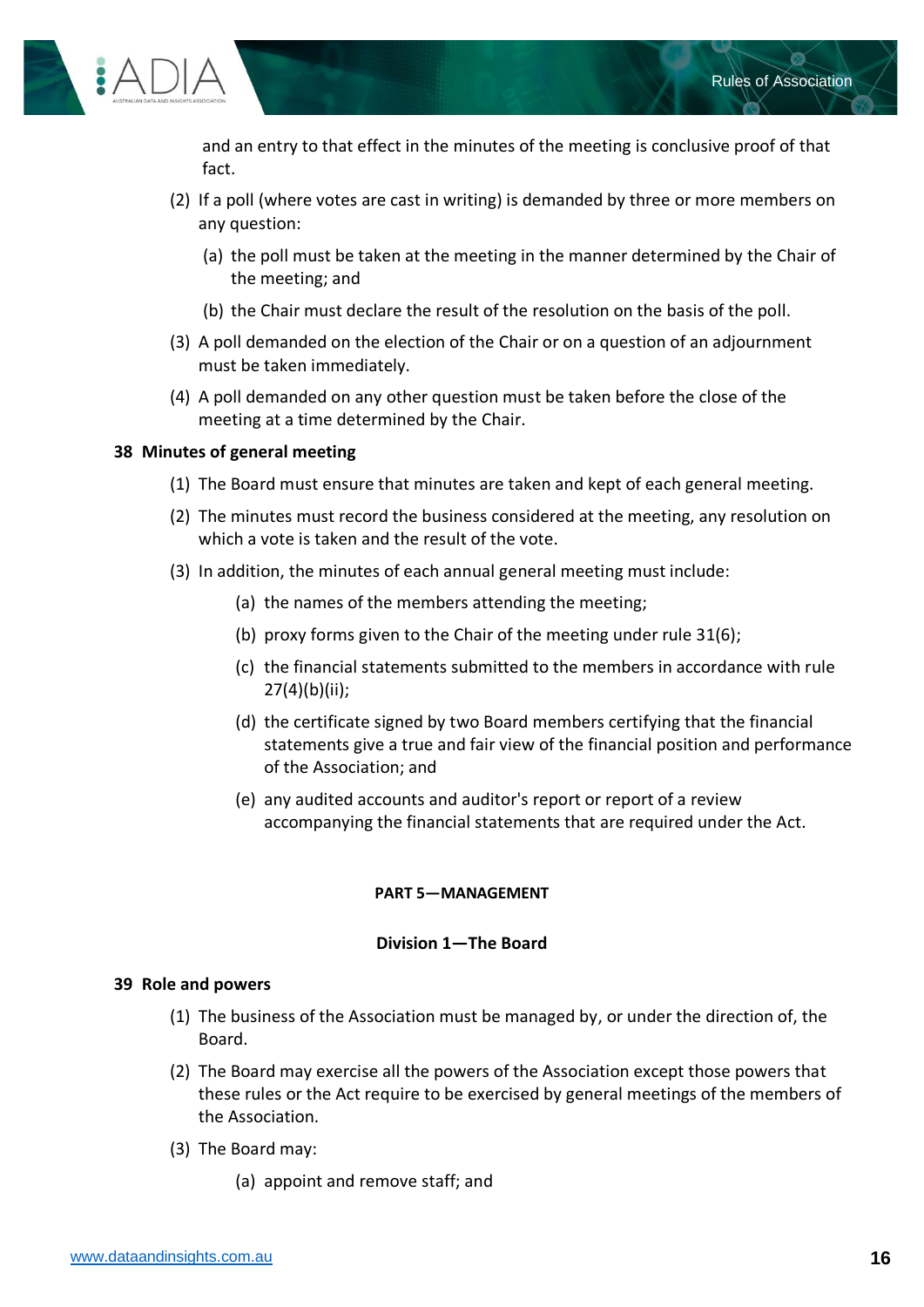

(b) establish subcommittees consisting of members with terms of reference it considers appropriate.

# <span id="page-16-0"></span>**40 Delegation**

- (1) The Board may delegate to a member of the Board, the Advisory Committee, a subcommittee or staff – any of its powers and functions other than:
	- (a) this power of delegation; or
	- (b) a duty imposed on the Board by the Act or any other law.
- (2) The delegation must be in writing and may be subject to the conditions and limitations the Board considers appropriate.
- (3) Subject to any legal limitation The Board may, in writing, revoke a delegation wholly or in part.

# **Division 2—Board & Advisory Committee composition and Duties**

# <span id="page-16-2"></span><span id="page-16-1"></span>**41 Composition of the Board and Advisory Committee**

The Board consists of:

- (a) a President;
- (b) a Vice-President;
- (c) a Secretary;
- (d) a Treasurer; and
- (e) two to six ordinary members elected under rule [50.](#page-19-0)

The Advisory Committee shall be constituted by the Board and any number of ordinary members co-opted in accordance with rul[e 55\(1\)](#page-20-4) and, subject to these rules, shall have such functions and will convene at such times as determined by the Board from time to time.

# <span id="page-16-3"></span>**42 General duties**

- (1) As soon as practicable after being elected or appointed to the Board, each Board member must become familiar with these rules and the Act.
- (2) The Board is collectively responsible for ensuring that the Association complies with the Act and that individual members of the Board and Advisory Committee comply with these rules.
- (3) Board and Advisory Committee members must exercise their powers and discharge their duties with reasonable care and diligence.
- (4) The Board must exercise its powers and discharge its duties:
	- (a) in good faith in the best interests of the Association; and
	- (b) for a proper purpose.
- (5) Board members and former Board members must not make improper use of:
	- (a) their position; or
	- (b) information acquired by virtue of holding their position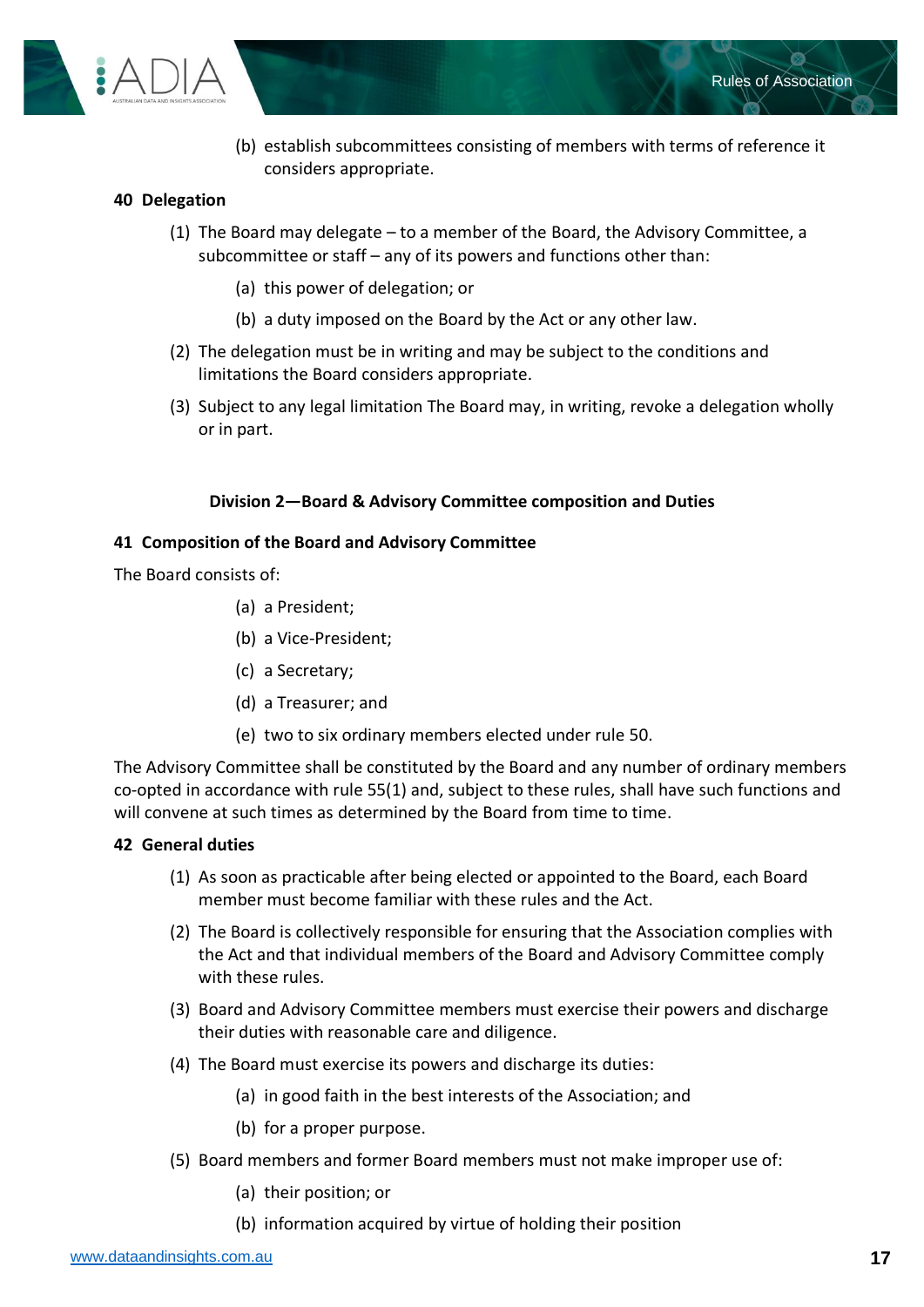

so as to gain an advantage for themselves or any other person or to cause detriment to the Association.

(6) In addition to any duties imposed by these rules, a Board member must perform any other duties imposed from time to time by resolution at a general meeting.

# <span id="page-17-3"></span><span id="page-17-0"></span>**43 President and Vice-President**

- (1) Subject to subrule (2), the President or, in the President's absence, the Vice-President is the Chair for any general meetings and for any Board meetings.
- (2) If the President and the Vice-President are both absent, or are unable to preside, then the Chair of the meeting must be:
	- (a) in the case of a general meeting—a member elected by the other members present; or
	- (b) in the case of a Board or Advisory Committee meeting—a Board member elected by the other Board members present.

# <span id="page-17-1"></span>**44 Secretary**

- (1) The Secretary (or their delegate) must perform any duty or function required under the Act to be performed by the Secretary under these rules and the Act.
- (2) The Secretary (or their delegate) must:
	- (a) maintain the register of members in accordance with rule [15;](#page-7-4)
	- (b) maintain all relevant books, documents and securities of the Association in accordance with rules [70](#page-24-4) and [73;](#page-25-3)
	- (c) subject to the Act and these rules, provide members with access to the register of members, the minutes of general meetings and other books and documents; and
	- (d) perform any other duty or function imposed on the Secretary by these rules.
- (3) The Secretary must give to the Registrar notice of their appointment within 14 days after the appointment.

#### <span id="page-17-2"></span>**45 Treasurer**

- (1) The Treasurer (or the Chief Executive Officer, as provided for under these rules) must:
	- (a) receive all monies paid to or received by the Association and issue receipts for those monies in the name of the Association;
	- (b) ensure that all monies received are paid into the account of the Association within five working days after receipt;
	- (c) make any payments authorised by the Board or by a general meeting of the Association from the Association's funds; and
	- (d) ensure cheques are signed by at least two Board members.
- (2) The Treasurer (or the Chief Executive Officer, as provided for under these rules) must:
	- (a) ensure that the financial records of the Association are kept in accordance with the Act; and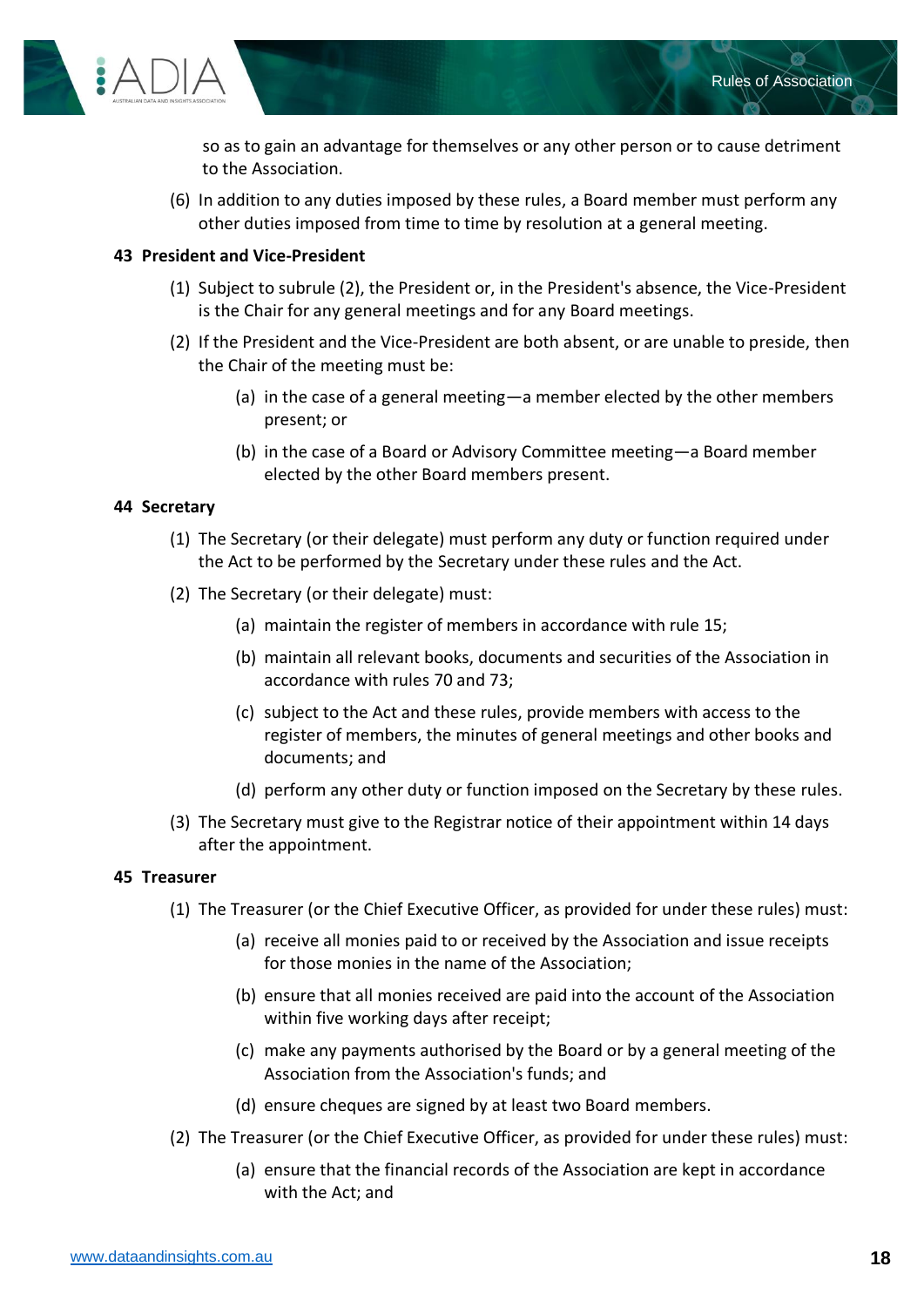

- (b) co-ordinate the preparation of the financial statements of the Association and their certification by the Board prior to their submission to the annual general meeting of the Association.
- (3) The Treasurer must ensure that at least one other Board member has access to the accounts and financial records of the Association.

# **Division 3—Election of the Board and tenure of office**

# <span id="page-18-1"></span><span id="page-18-0"></span>**46 Who is eligible to be a Board member?**

A person is eligible to be elected or appointed as a Board member if they are an owner, director, manager or employee of a member and are duly authorised by a member to represent that member.

#### <span id="page-18-2"></span>**47 Positions to be declared vacant**

- (1) This rule applies to:
	- (a) the first annual general meeting of the Association after its incorporation; or
	- (b) any subsequent annual general meeting of the Association, after the annual report and financial statements of the Association have been received.
- (2) The Chair of the meeting must declare all positions on the Board vacant and hold elections for those positions in accordance with rules [48](#page-18-3) to [51.](#page-19-1)

#### <span id="page-18-3"></span>**48 Nominations**

- (1) Prior to the election of each position, the Chair of the meeting must call for nominations to fill that position and:
	- (a) an eligible member of the Association may nominate a person; or
	- (b) with their consent, have their representative nominated by another member.
- (2) A person who is nominated for a position and fails to be elected to that position may be nominated for any other position for which an election is yet to be held.

#### <span id="page-18-4"></span>**49 Election of President, etc.**

- (1) At the annual general meeting, separate elections must be held for each of the following positions:
	- (a) President;
	- (b) Vice-President;
	- (c) Secretary; and
	- (d) Treasurer.
- (2) If only one person is nominated for a position, the Chair of the meeting must declare the person elected to the position.
- (3) If more than one person is nominated, then a ballot must be held in accordance with rule [51.](#page-19-1)
- (4) On their election, the new President may take over as Chair of the meeting.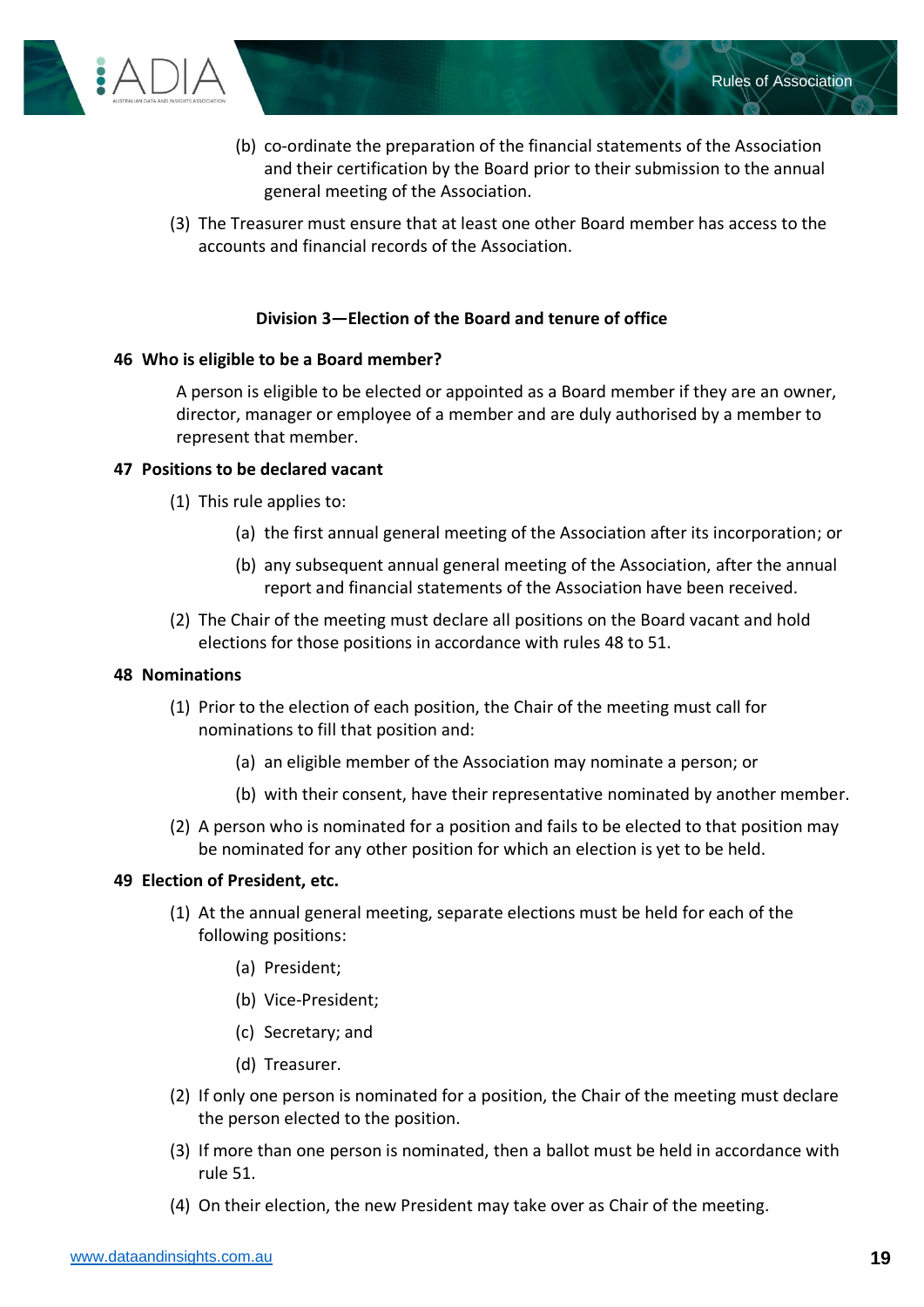



# <span id="page-19-0"></span>**50 Ordinary members**

- (1) The Board must by resolution decide the number of ordinary members of the Board it wishes to hold office for the next term.
- (2) A single election may be held to fill all of those positions.
- (3) If the number of persons nominated for the position of ordinary Board member is less than or equal to the number to be elected, the Chair of the meeting must declare each of those persons to be elected to the position.
- (4) If the number of persons nominated exceeds the number to be elected, a ballot must be held in accordance with rule [51.](#page-19-1)

#### <span id="page-19-1"></span>**51 Ballot**

- (1) If a ballot is required for the election for a position, the Chair of the meeting must appoint a representative of a member to act as returning officer to conduct the ballot.
- (2) The returning officer must not be a person nominated for the position.
- (3) Before the ballot is taken, each candidate may make a short speech in support of his or her election.
- (4) The election must be by secret ballot.
- (5) The returning officer must provide a ballot paper (this may be in electronic format) to:
	- (a) each member present in person; and
	- (b) each proxy appointed by a member.
- (6) If the ballot is for a single position, the voter must identify on the ballot paper the name of the candidate for whom they wish to vote.
- (7) If the ballot is for more than one position:
	- (a) the voter must write on the ballot paper the name of each candidate for whom they wish to vote;
	- (b) the voter must not vote for more candidates than the number to be elected.
- (8) Ballots that do not comply with (7)(b) are not to be counted.
- (9) Each ballot on which a valid candidate has been voted for counts as one vote for that candidate.
- (10) The returning officer must declare elected the candidate or, in the case of an election for more than one position, the candidates who received the most votes.
- (11) If the returning officer is unable to declare the result of an election under subrule (10) because two or more candidates received the same number of votes, the returning officer must:
	- (a) conduct a further election for the position in accordance with subrules (4) to (10) to decide which of those candidates is to be elected; or
	- (b) with the agreement of those candidates, decide by lot which of them is to be elected.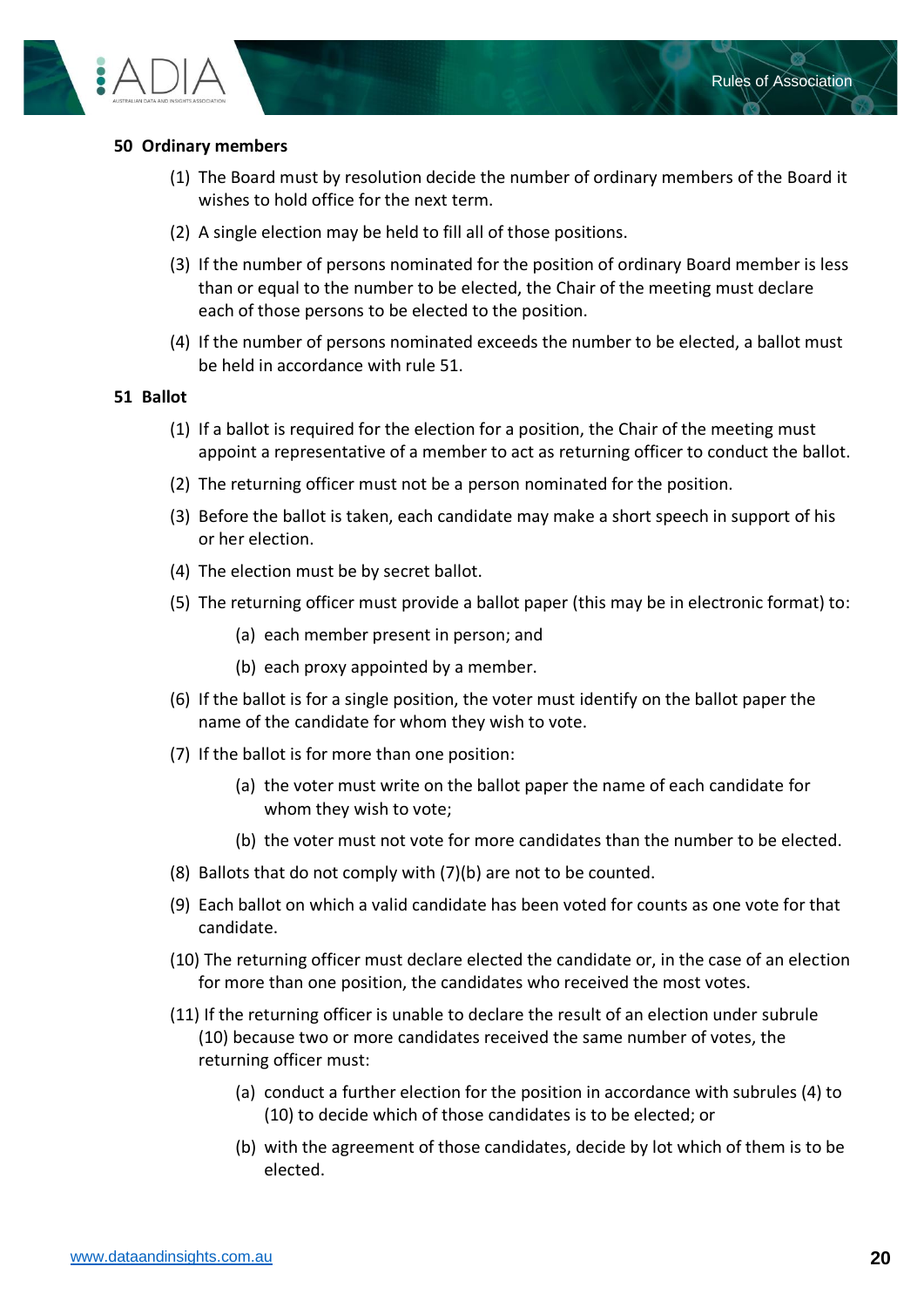



# <span id="page-20-0"></span>**52 Term of office**

- (1) The term of office is 12 months, or until the next general meeting, whichever is later.
- (2) A Board member may be re-elected.
- (3) Subject to subrule (4) and rule [53,](#page-20-1) the President and Vice-President may hold office for a maximum of five consecutive terms.
- (4) A general meeting of the Association may:
	- (a) by special resolution remove a Board member from office; and
	- (b) elect an eligible person to fill the vacant position in accordance with this Division.
- (5) A member whose representative is the subject of a proposed special resolution under subrule (4)(a) may make representations in writing (not exceeding a reasonable length) to the Secretary or President of the Association and may request that the representations be provided to the members of the Association.
- (6) The Secretary or the President may give a copy of the representations to each member of the Association or, if they are not so given, the member may require that they be read out at the meeting at which the special resolution is to be proposed.

# <span id="page-20-1"></span>**53 Vacation of office**

- (1) A Board member may resign from the Board by written notice addressed to the Board.
- (2) A person ceases to be a Board member if:
	- (a) the member they represent ceases to be a member of the Association; or
	- (b) they fail to attend three consecutive Board meetings (other than special or urgent Board meetings) without leave of absence under rule 5; or
	- (c) they otherwise cease to be a Board member by operation of section 78 of the Act.

# <span id="page-20-2"></span>**54 Filling casual vacancies on the Board**

- (1) The Board may appoint an eligible member's representative to fill a position on the Board that:
	- (a) has become vacant under rule [53;](#page-20-1) or
	- (b) was not filled by election at the last annual general meeting.
- (2) If the position of Secretary becomes vacant, the Board must appoint a member's representative to the position within 14 days after the vacancy arises.
- (3) Rule [52](#page-20-0) applies to any Board member appointed by the Board under subrule (1) or (2).
- (4) The Board may continue to act despite any vacancy in its membership.

# <span id="page-20-4"></span><span id="page-20-3"></span>**55 Co-opting ordinary members to the Advisory Committee**

(1) The Board may at its discretion from time to time co-opt persons to be members of the Advisory Committee.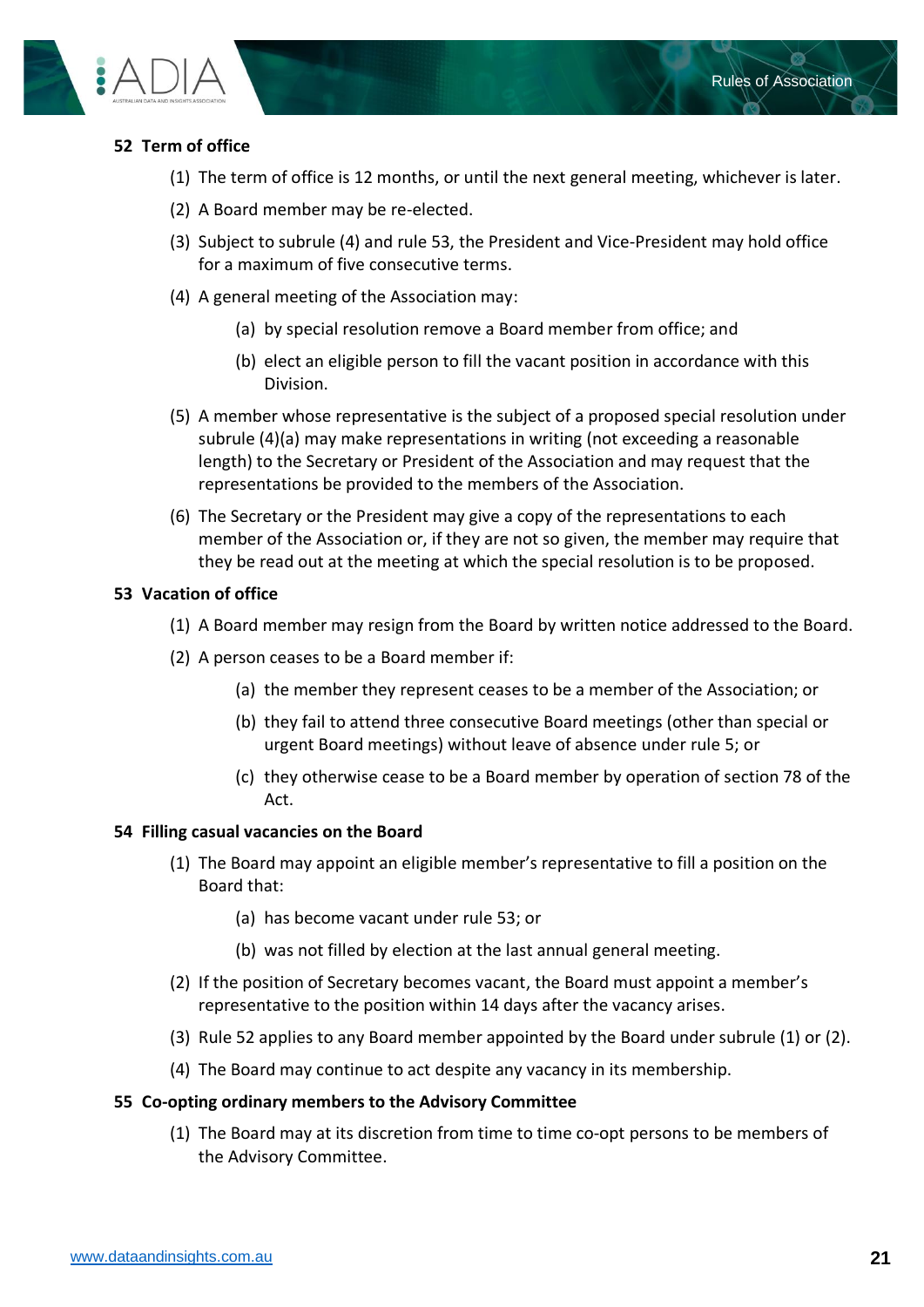

# **Division 4—Meetings of the Board**

# <span id="page-21-1"></span><span id="page-21-0"></span>**56 Meetings of the Board**

- (1) The Board must meet at least four times in each year at the dates, times and places it determines.
- (2) The provisional date, time and place of the first Board meeting must be determined by the members of the Board as soon as practicable after the annual general meeting of the Association at which the members of the Board were elected.
- (3) Special Board meetings may be convened by the President or by any four members of the Board.

#### <span id="page-21-2"></span>**57 Notice of meetings**

- (1) Notice of each Board meeting must be given to each Board member no later than seven days before the date of the meeting.
- (2) Notice may be given of more than one Board meeting at the same time.
- (3) The notice must state the date, time and place of the meeting.
- (4) If a special Board meeting is convened, the notice must include the general nature of the business to be conducted.
- (5) The only business that may be conducted at the meeting is the business for which the meeting is convened.

#### <span id="page-21-3"></span>**58 Urgent meetings**

- (1) In cases of urgency, a Board meeting can be held without notice being given in accordance with rule 57 provided that as much notice as practicable is given to each Board member by the quickest means practicable.
- (2) Any resolution made at the meeting must be passed by an absolute majority of the Board.
- (3) The only business that may be conducted at an urgent meeting is the business for which the meeting is convened.

#### <span id="page-21-4"></span>**59 Procedure and order of business**

- (1) The procedure to be followed at a meeting of the Board must be determined from time to time by the Board.
- (2) The order of business may be determined by the members present at the meeting.

#### <span id="page-21-5"></span>**60 Use of technology**

- (1) A Board member who is not physically present at a Board meeting may participate in the meeting by the use of technology that allows that person and the Board members present at the meeting to clearly and simultaneously communicate with each other.
- (2) For the purposes of this Part, a Board member participating in a Board meeting as permitted under subrule (1) is taken to be present at the meeting and, if the Board member votes at the meeting, is taken to have voted in person.

#### <span id="page-21-6"></span>**61 Quorum**

(1) No business may be conducted at a Board meeting unless a quorum is present.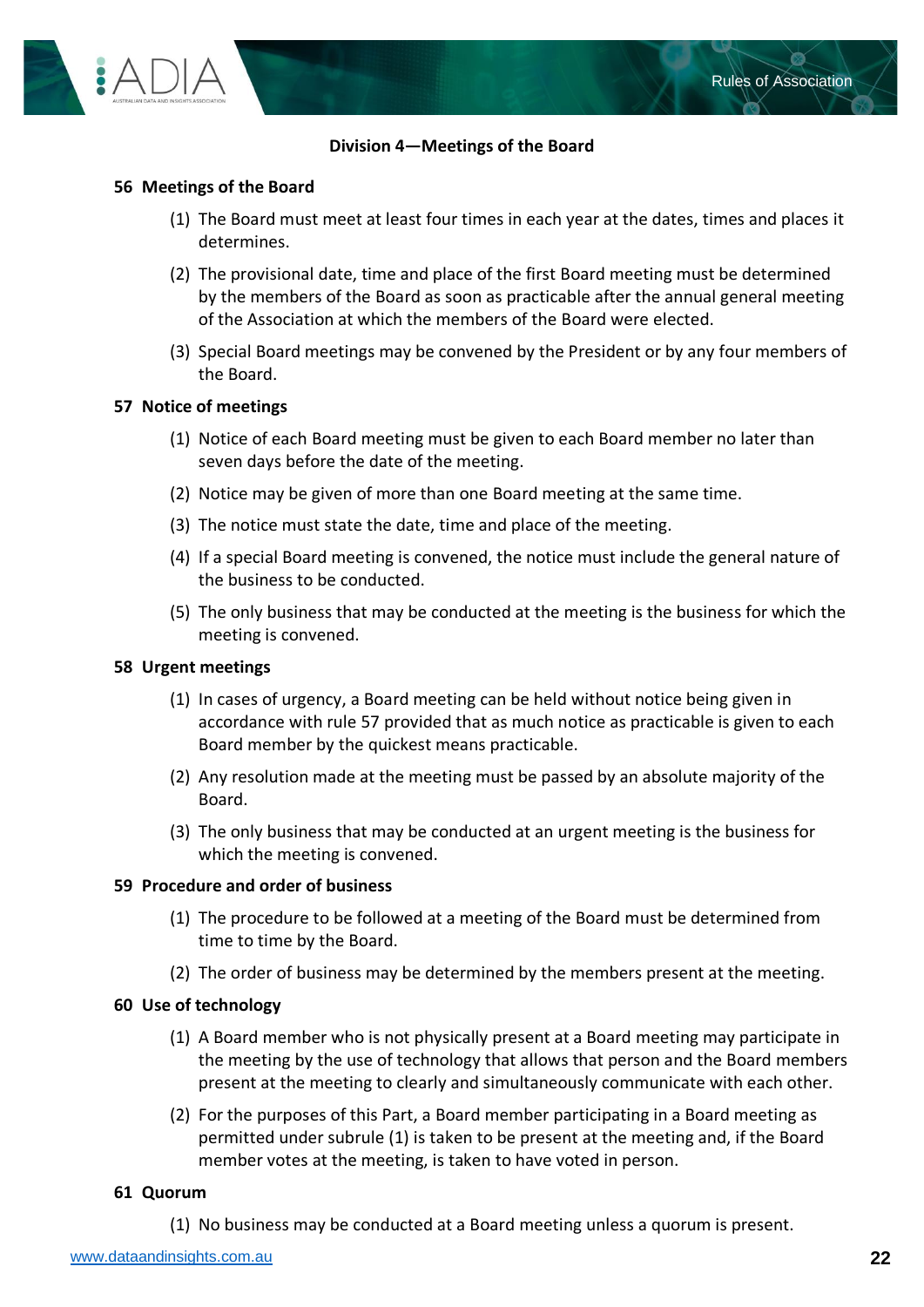

- (2) The quorum for a Board meeting is the presence (in person or as allowed under rule 60) of any four Board members.
- (3) If a quorum is not present within 30 minutes after the notified commencement time of a Board meeting, the meeting must be adjourned to a date no later than 14 days after the adjournment, and notice of the time, date and place to which the meeting is adjourned must be given in accordance with rule 57.

# <span id="page-22-0"></span>**62 Voting**

- (1) On any question arising at a Board meeting, each Board member present at the meeting has one vote.
- (2) A motion is carried if a majority of Board members present at the meeting vote in favour of the motion.
- (3) Subrule (2) does not apply to any motion or question that is required by these rules to be passed by an absolute majority of the Board.
- (4) If votes are divided equally on a question, the Chair has a second or casting vote.
- (5) Voting by proxy is not permitted.

#### <span id="page-22-1"></span>**63 Conflict of interest**

- (1) A Board member who has a material personal interest in a matter being considered at a Board meeting must disclose the nature and extent of that interest to the Board.
- (2) The Board member who has disclosed a material personal interest:
	- (a) must not be present while the matter is being considered at the meeting; and
	- (b) must not vote on the matter.
- (3) This rule does not apply to a material personal interest:
	- (a) that exists only because the Board member belongs to a class of persons for whose benefit the Association is established; or
	- (b) that the Board member has in common with all, or a substantial proportion of, the members of the Association.

#### <span id="page-22-2"></span>**64 Minutes of meeting**

- (1) The Board must ensure that minutes are taken and kept of each Board meeting.
- (2) The minutes must record the following:
	- (a) the names of the persons in attendance at the meeting;
	- (b) the business considered at the meeting;
	- (c) any resolution on which a vote is taken and the result of the vote; and
	- (d) any material personal interest disclosed under rule 63.

#### <span id="page-22-3"></span>**65 Leave of absence**

- (1) The Board may grant a Board member leave of absence from Board meetings for a period not exceeding six months.
- (2) The Board must not grant leave of absence retrospectively unless it is satisfied that it was not feasible for the Board member to seek the leave in advance.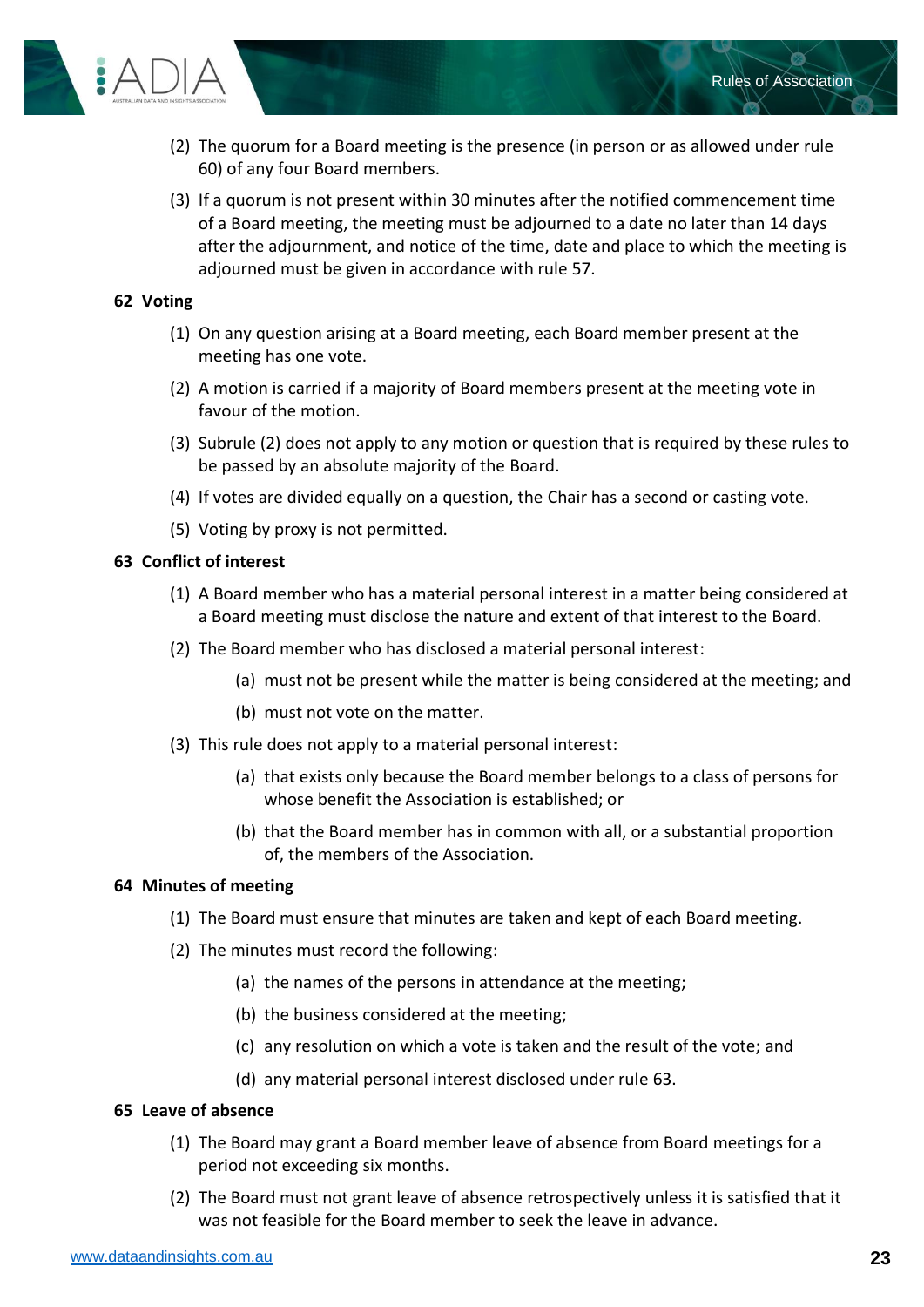

# <span id="page-23-0"></span>**66 Chief Executive Officer**

- (1) The Board may appoint a person as Chief Executive Officer of the Association who shall also be the office holder of the Association for the purpose of section 82 of the Act.
- (2) The Chief Executive Officer shall make appropriate arrangements for the recording of minutes of the proceedings and resolutions of the general meetings, Board meetings and subcommittee meetings.
- (3) Subject to the direction of the Board, the Chief Executive Officer is responsible for:
	- (a) the day-to-day management of the Association;
	- (b) supervision of all staff;
	- (c) follow-up of relevant issues arising from these meetings;
	- (d) dealing with the correspondence of the Association and for the custody of documents and securities of the Association; and
	- (e) other matters as the Board or President deem to be their responsibility.
- (4) The Chief Executive Officer (including as a delegate of the Treasurer):
	- (a) must not exceed their delegated authority;
	- (b) is responsible for the collection and receipt of all monies due to the Association;
	- (c) shall hold all funds of the Association on trust for the Association and ensure that all funds are paid into a bank, building society or trust account in the name of the Association;
	- (d) must ensure that no payment or expenditure is made without the authority of the Board (including delegated authority);
	- (e) must ensure that all expenditure is in accordance with protocol developed by the Board;
	- (f) must ensure that proper accounts are kept for the Association and that the books of the Association are audited each year in accordance with the Act and any requirement imposed by government policy or law and submitted to the annual general meeting as required by the Act;
	- (g) must make available for inspection by members during business hours the accounts and books showing the financial affairs of the Association and any documents of the Association to which a member is legally entitled (but excluding information of a personal nature regarding staff);
	- (h) must ensure all returns and reports are prepared and lodged in accordance with the Act;
	- (i) must ensure that the Association complies with any requirement of any government grant or funding authority; and
	- (j) must ensure that the Association complies with all relevant laws.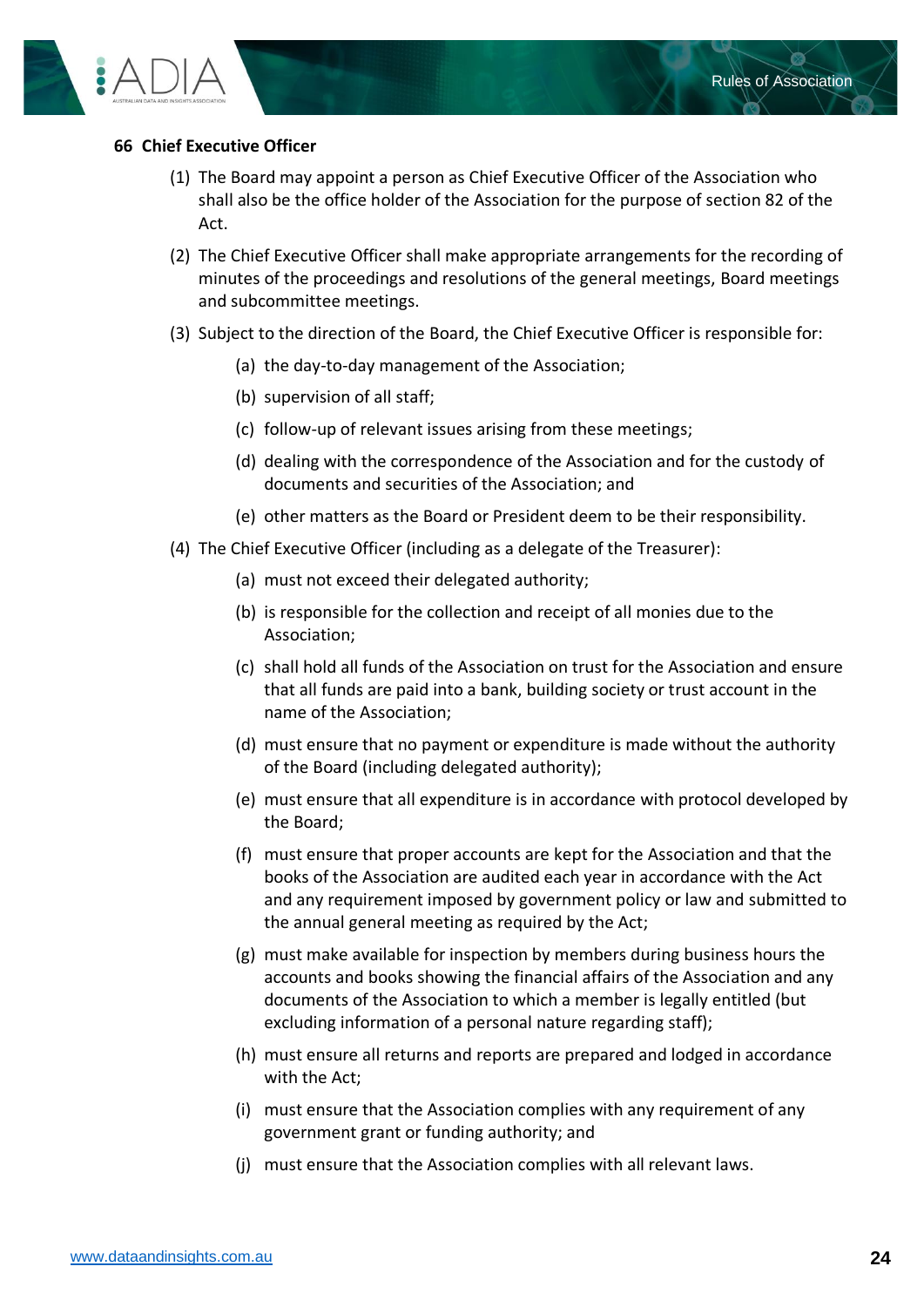

#### **PART 6—FINANCIAL MATTERS**

#### <span id="page-24-1"></span><span id="page-24-0"></span>**67 Source of funds**

The funds of the Association may be derived from membership fees, sponsorships, fundraising activities (such as events), grants, interest and any other sources approved by the Board.

## <span id="page-24-2"></span>**68 Management of funds**

- (1) The Association must open an account with a financial institution from which all expenditure of the Association is made and into which all of the Association's revenue is deposited.
- (2) Subject to any restrictions imposed by a general meeting of the Association, the Board may approve expenditure on behalf of the Association and may delegate authority to the Chief Executive Officer to make payments on behalf of the Association.
- (3) The Board may authorise the Treasurer to expend funds on behalf of the Association (including by electronic funds transfer) up to a specified limit without requiring approval from the Board for each item on which the funds are expended.
- (4) All cheques must be signed by two Board members.
- (5) All funds of the Association must be deposited into the financial account of the Association no later than five working days after receipt.
- (6) With the approval of the Board, the Treasurer may maintain a cash float provided that all money paid from or paid into the float is recorded accurately at the time of the transaction.

# <span id="page-24-3"></span>**69 Financial records**

- (1) The Association must keep financial records that:
	- (a) correctly record and explain its transactions, financial position and performance; and
	- (b) enable financial statements to be prepared as required by the Act.
- (2) The Association must retain the financial records for seven years after the transactions covered by the records are completed.
- (3) The Treasurer must keep in his or her custody, or under his or her control:
	- (a) the financial records for the current financial year; and
	- (b) any other financial records as authorised by the Board.

#### <span id="page-24-4"></span>**70 Financial statements**

- (1) For each financial year, the Board must ensure that the requirements under the Act relating to the financial statements of the Association are met.
- (2) Without limiting subrule (1), those requirements include:
	- (a) the preparation of the financial statements;
	- (b) if required, the review or auditing of the financial statements;
	- (c) the certification of the financial statements by the Board;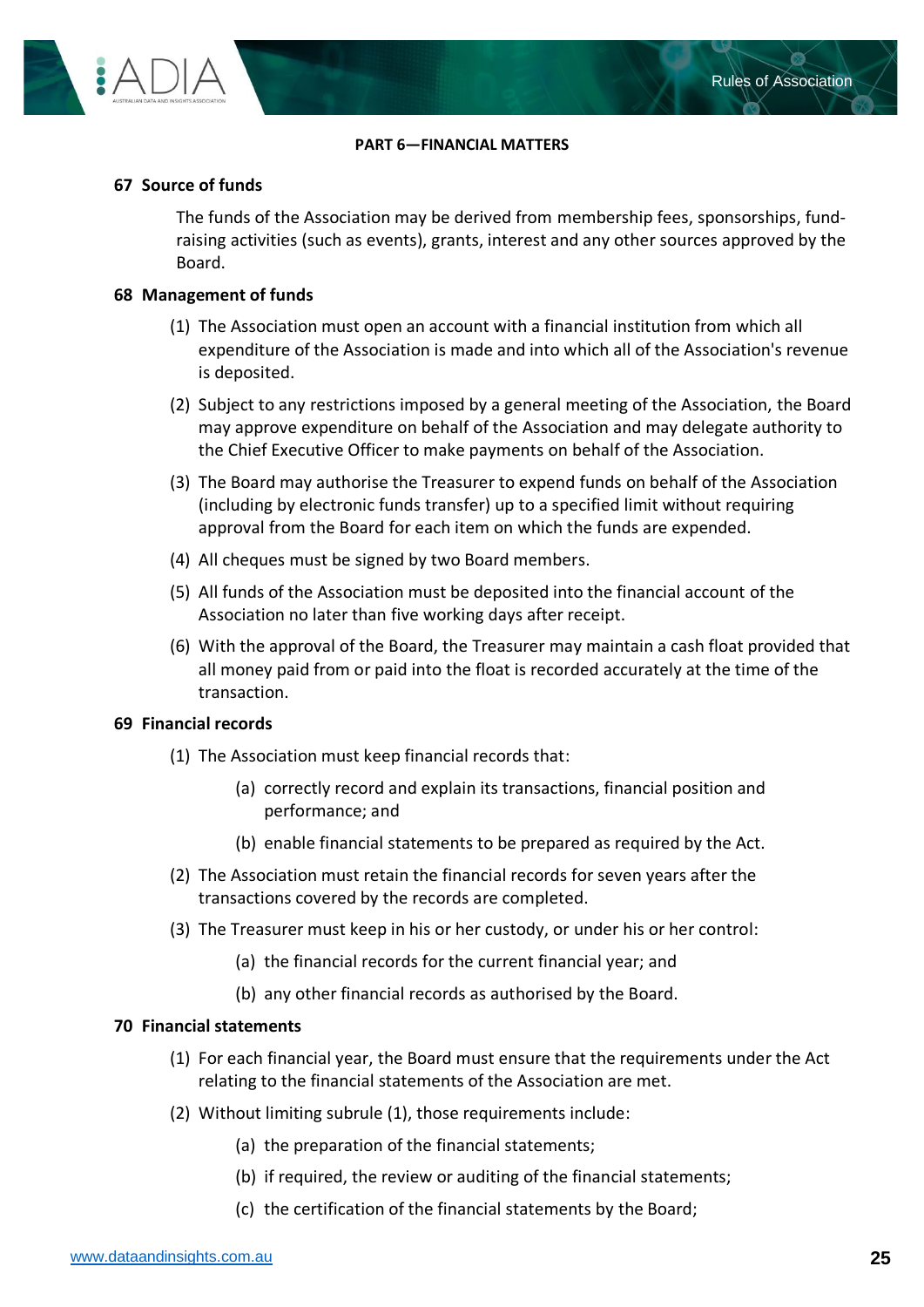

- (d) the submission of the financial statements to the annual general meeting of the Association; and
- (e) the lodgement with the Registrar of the relevant authority of the financial statements and accompanying reports, certificates, statements and fee.

#### **PART 7—GENERAL MATTERS**

#### <span id="page-25-1"></span><span id="page-25-0"></span>**71 Registered address**

The registered address of the Association is:

- (a) the address determined from time to time by resolution of the Board; or
- (b) if the Board has not determined an address to be the registered address, then the postal address of the Secretary, or the offices of the Association.

#### <span id="page-25-2"></span>**72 Notice requirements**

- (1) Any notice required to be given to a member or a Board member under these rules may be given:
	- (a) by handing the notice to the member personally;
	- (b) by sending it by post to the member at the address recorded for the member on the register of members; or
	- (c) by email.
- (2) Subrule (1) does not apply to notice given under rule [58.](#page-21-3)
- (3) Any notice required to be given to the Association or the Board may be given:
	- (a) by handing the notice to a member of the Board;
	- (b) by sending the notice by post to the registered address;
	- (c) by leaving the notice at the registered address; or
	- (d) if the Board determines that it is appropriate in the circumstances:
		- (i) by email to the email address of the Association or the Secretary; or
		- (ii) by facsimile transmission to the facsimile number of the Association.

#### <span id="page-25-3"></span>**73 Custody and inspection of books and records**

- (1) Members may, on request, inspect free of charge:
	- (a) the register of members;
	- (b) the minutes of general meetings;
	- (c) subject to subrule (2), the financial records, books, securities and any other relevant documents of the Association, including minutes of Board meetings.
- (2) The Board may refuse to permit a member to inspect records of the Association that relate to confidential, personal, employment, commercial or legal matters or where to do so may be prejudicial to the interests of the Association.